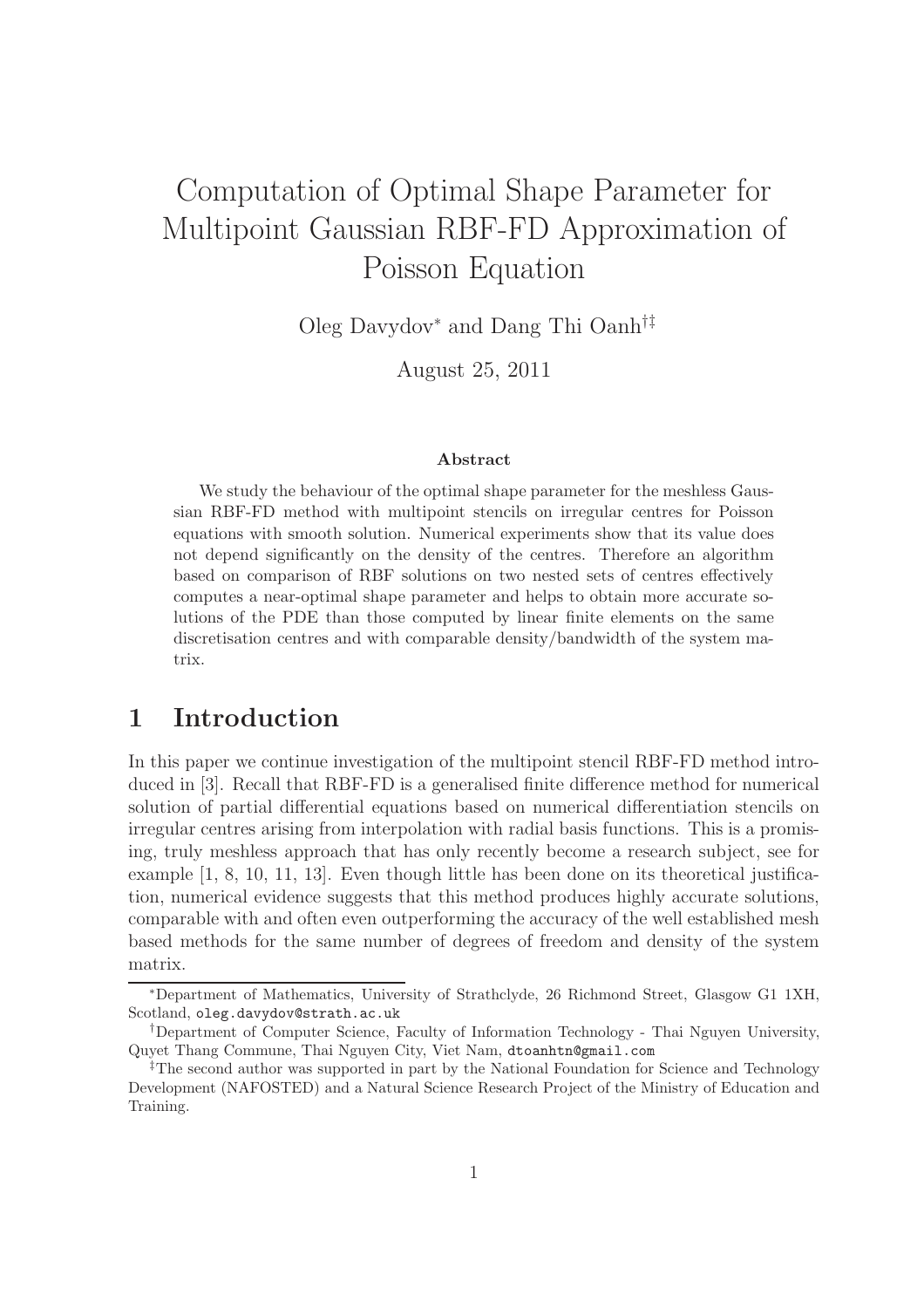The ordinary (single point) RBF-FD method for Poisson equation discretises the Laplace operator at a centre  $x_0$  by evaluating the RBF interpolant s satisfying  $s(x_i)$  =  $u(x_i)$ ,  $i = 0, \ldots, n$ , where  $\{x_1, \ldots, x_n\}$  is a set of centres close to  $x_0$ ,

$$
\Delta u(x_0) \approx \Delta s(x_0) = \sum_{i=0}^n w_i u(x_i).
$$

The stencil  $w = [w_0 \dots, w_n]$  depends only on the differences  $x_1 - x_0, \dots, x_n - x_0$  and on the choice of RBF. Hermite RBF stencils [13] rely on Hermite RBF interpolants  $s_H$  and corresponding numerical differentiation formulas of the type

$$
\Delta u(x_0) \approx \Delta s_H(x_0) = \sum_{i=0}^n w_i u(x_i) + \sum_{i=1}^n \tilde{w}_i \Delta u(x_i).
$$

Multipoint stencils are obtained by discretising a linear combination of shifted Laplacians  $Du := \sum_{k=1}^{\ell} \sigma_k \Delta u(\cdot - x_0 + y_k)$ , where  $y_1, \ldots, y_{\ell}$  are collocation centres close to  $x_0$ ,

$$
\sum_{k=1}^{\ell} \sigma_k \Delta u(y_k) = Du(x_0) \approx Ds(x_0) = \sum_{i=0}^{n} w_i u(x_i).
$$

To some extend, multipoint stencils resemble discretisations arising (after applying a quadrature rule) from the finite element method.

In [3] we suggested meshless algorithms for the selection of stencil supports  $\{x_1, \ldots, x_n\}$ for RBF-FD methods as well as for the adaptive local refinement of the sets of centres and presented numerical experiments on typical test problems usually employed for assessing adaptive finite element methods. The performance of single point and multipoint stencils was comparable in these experiments. However, in [3] we did not address the question of optimal shape parameter  $c$ , which is known to be crucial for RBF methods, see [5, Chapter 17] and references therein. In [3] we adopted a simple strategy of choosing a 'safe' value as small as possible such that the RBF matrices used to compute the stencils w are still numerically nonsingular. Recent paper  $[4]$  is devoted to the optimal shape parameter for the standard single point stencils in the case of Gaussian RBF  $\varphi(r) = e^{-c^2r^2}$ , where the stencils can be computed for arbitrary  $c \geq 0$  by using QR method of [6, 7].

In this paper we investigate optimal shape parameter for the multipoint stencils. Similar to [4], numerical evidence is presented that the optimal shape parameter is different for different test problems, and therefore cannot be estimated from the distribution of centres alone. The accuracy achieved with optimal shape parameter is often several times higher than the one with a 'safe' value, or in the 'flat limit' case of  $c = 0$ . We observe that for non-adaptive ('quasi-uniform') centres the optimal shape parameter does not depend significantly on the density of the centres, and therefore the multilevel algorithm for the estimation of near-optimal shape parameter introduced in [4] performs very well for the multipoint stencils. Moreover, in most test cases multipoint stencil solutions are significantly more accurate than their single point counterparts, which may make them preferable for certain applications even though they are more expensive to compute.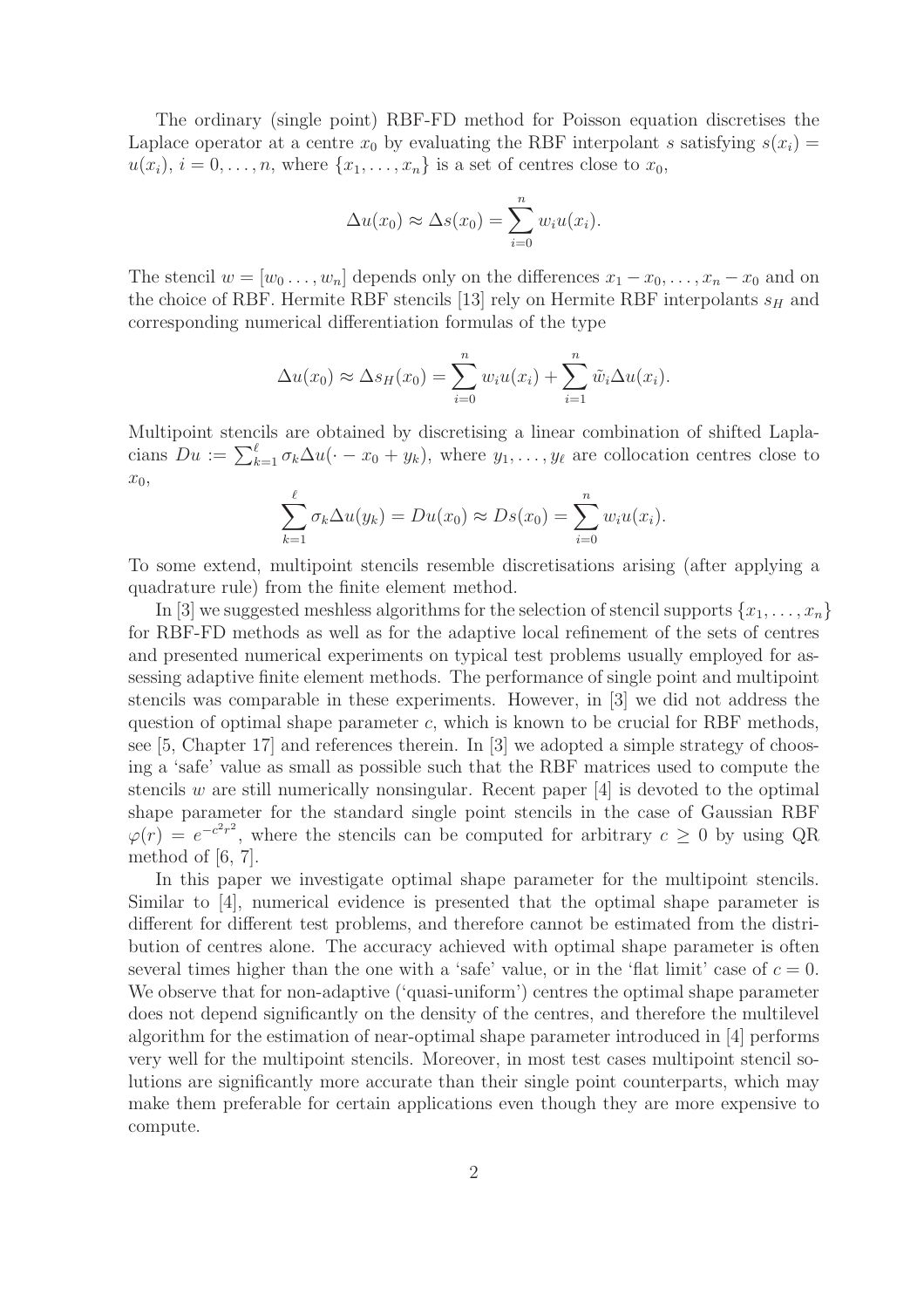The paper is organised as follows. In Section 2 we discuss general discretisation methods for the Dirichlet problem obtained with the help of numerical differentiation formulae, and derive both single point and multipoint RBF-FD stencils. Section 3 is devoted the results of the numerical tests on the optimal shape parameter, and Section 4 presents an algorithm for the computation of near-optimal shape parameter and results of its numerical testing.

# 2 Single point and multipoint RBF-FD methods

### 2.1 Discretisation of Poisson equation on irregular centres

Let D be a linear differential operator, and  $X = \{x_i\}_{i=0}^n$  a fixed irregular set of centres in R d . A linear *numerical differentiation formula* for the operator D,

$$
Du(x) \approx \sum_{i=0}^{n} w_i(x)u(x_i), \qquad (1)
$$

is determined by the *weights*  $w_i = w_i(x)$ . The vector  $w = [w_0, \dots, w_n]^T$  is called *stencil*.

In the *finite difference method* stencils are used for the discretisation of partial differential equations. Consider the Dirichlet problem for the Poisson equation in a bounded domain  $\Omega \subset \mathbb{R}^d$ : given a function f defined on  $\Omega$ , and a function g defined on  $\partial\Omega$  find u such that

$$
\Delta u = f \quad \text{on } \Omega,\tag{2}
$$

$$
u|_{\partial\Omega} = g. \tag{3}
$$

This problem can be discretised with the help of differentiation formulae (1) as follows.

Let  $\Xi \subset \overline{\Omega}$  be a finite set of *discretisation centres*,  $\partial \Xi := \Xi \cap \partial \Omega$  and  $\Xi_{int} := \Xi \setminus \partial \Xi$ . Assume that for each  $\zeta \in \Xi_{\rm int}$  a set  $\Xi_\zeta \subset \Xi$  is chosen such that  $\zeta \in \Xi_\zeta$  and

$$
\Xi = \bigcup_{\zeta \in \Xi_{\text{int}}} \Xi_{\zeta}.\tag{4}
$$

For each  $\zeta \in \Xi_{\text{int}}$ , choose a linear numerical differentiation formula for Laplace operator ∆,

$$
\Delta u(\zeta) \approx \sum_{\xi \in \Xi_{\zeta}} w_{\zeta,\xi} u(\xi),\tag{5}
$$

with stencil  $[w_{\zeta,\xi}]_{\xi \in \Xi_{\zeta}}$ , and replace  $(2)-(3)$  by the system of linear equations

$$
\sum_{\xi \in \Xi_{\zeta}} w_{\zeta,\xi} \hat{u}(\xi) = f(\zeta), \quad \zeta \in \Xi_{\text{int}}, \tag{6}
$$

$$
\hat{u}(\xi) = g(\xi), \quad \xi \in \partial \Xi.
$$
\n(7)

If (6)–(7) is nonsingular, then its solution  $\hat{u} : \Xi \to \mathbb{R}$  can be compared with the vector  $u_{\text{E}} = [u(\xi)]_{\xi \in \Xi}$  of the discretised exact solution of  $(2)$ – $(3)$ .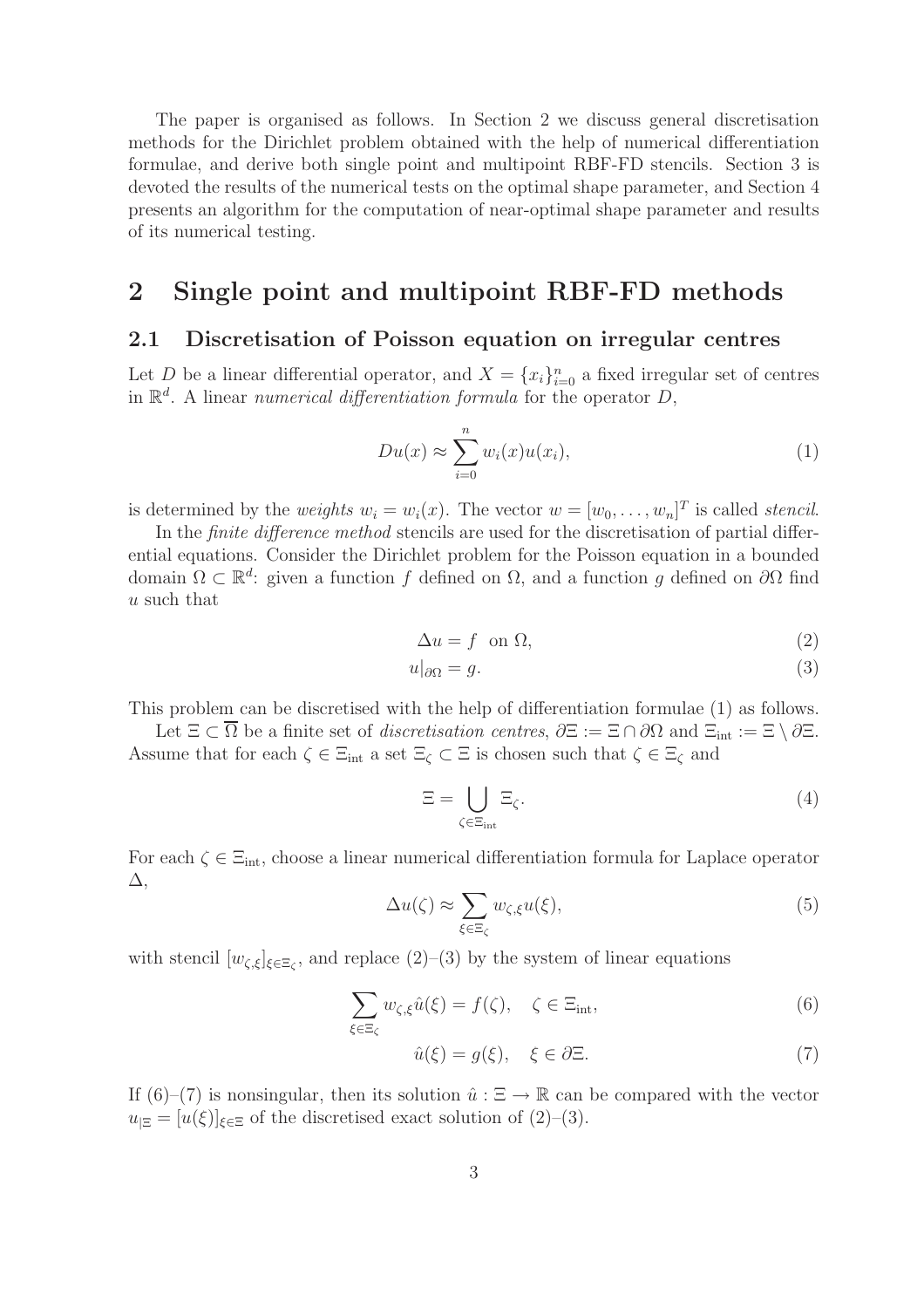A standard finite difference method is obtained from the above if we take  $\Omega \subset$  $\mathbb{R}^2$  to be a square domain,  $\Xi$  a uniformly spaced grid, and (5) the classical 5-point differentiation formula for the Laplacian.

A more general scheme is obtained if we introduce a different set Θ ⊂ Ω of *collocation centres* to replace  $\Xi_{int}$  in (6):

$$
\sum_{\xi \in \Xi_{\theta}} w_{\theta,\xi} u(\xi) = f(\theta), \quad \theta \in \Theta,
$$
\n(8)

where  $\Xi_{\theta}$  and  $w_{\theta,\xi}$ ,  $\xi \in \Xi_{\theta}$ , define a suitable numerical differentiation formula for the centre  $\theta$ ,

$$
\Delta u(\theta) \approx \sum_{\xi \in \Xi_{\theta}} w_{\theta,\xi} u(\xi). \tag{9}
$$

Then the system  $(8)$ ,  $(7)$  is another discretisation of the problem  $(2)$ – $(3)$ .

If the cardinality of  $\Theta$  is greater than that of  $\Xi$ , then the linear system (8),(7) is overdetermined, and an approximate solution can be found by the least squares method, for example. Alternatively, the number of equations can be reduced by using local averages of the equations in (8), leading to the following generalised finite difference method.

For each  $\zeta \in \Xi_{int}$  choose a set  $\Theta_{\zeta} \subset \Theta$  and weights  $\sigma_{\zeta,\theta} \in \mathbb{R}$ ,  $\theta \in \Theta_{\zeta}$ , to define a linear combination of shifted Laplacians on  $\Theta_{\zeta}$ , and choose a numerical differentiation formula

$$
\sum_{\theta \in \Theta_{\zeta}} \sigma_{\zeta,\theta} \Delta u(\theta) \approx \sum_{\xi \in \Xi_{\zeta}} w_{\zeta,\xi} u(\xi),\tag{10}
$$

with support  $\Xi_{\zeta}$  and weights  $w_{\zeta,\xi}, \xi \in \Xi_{\zeta}$ . Then a discretisation of  $(2)-(3)$  is given by the following linear system

$$
\sum_{\xi \in \Xi_{\zeta}} w_{\zeta,\xi} \hat{u}(\xi) = \sum_{\theta \in \Theta_{\zeta}} \sigma_{\zeta,\theta} f(\theta), \quad \zeta \in \Xi_{\text{int}}; \qquad \hat{u}(\xi) = g(\xi), \quad \xi \in \partial \Xi. \tag{11}
$$

It turns out that the finite element discretisations of  $(2)$ – $(3)$  can be written in the form (11) if the load vector is evaluated by a quadrature rule. Indeed, consider for example, the linear triangular finite elements. Given a conforming triangulation of a polygonal domain Ω, we denote by  $\Xi$  the set of vertices of all triangles, and by  $\varphi_{\xi}$ ,  $\xi \in \Xi$ , the hat functions. The finite element approximation is sought in the form  $\hat{u}(x) \approx \sum_{\xi \in \Xi} \hat{u}(\xi) \varphi_{\xi}(x), x \in \Omega$ , where the values  $\hat{u}(\xi)$  satisfy  $\hat{u}(\xi) = g(\xi)$  for  $\xi \in \partial \Xi$ , and

$$
-\sum_{\xi \in \Xi_{\zeta}} \hat{u}(\xi) \int_{\Omega} \nabla \varphi_{\xi} \nabla \varphi_{\zeta} dx = \int_{\Omega} f \varphi_{\zeta} dx, \quad \zeta \in \Xi_{\text{int}},
$$

with  $\Xi_{\zeta}$  consisting of  $\zeta$  and all vertices of the triangulation connected to  $\zeta$  by an edge. The integrals in the left hand side (entries of the stiffness matrix) can be computed explicitly, whereas those in the right hand side (components of the load vector) require a quadrature formula. A standard scheme for the linear finite element method is the midpoint rule on each triangle in the support of  $\varphi_{\zeta}$ . Hence

$$
\int_{\Omega} f \hat{\varphi}_{\zeta} dx = \sum_{\theta \in \Theta_{\zeta}} \int_{T_{\theta}} f \hat{\varphi}_{\zeta} dx \approx \sum_{\theta \in \Theta_{\zeta}} \frac{\text{area}(T_{\theta})}{3} f(\theta),
$$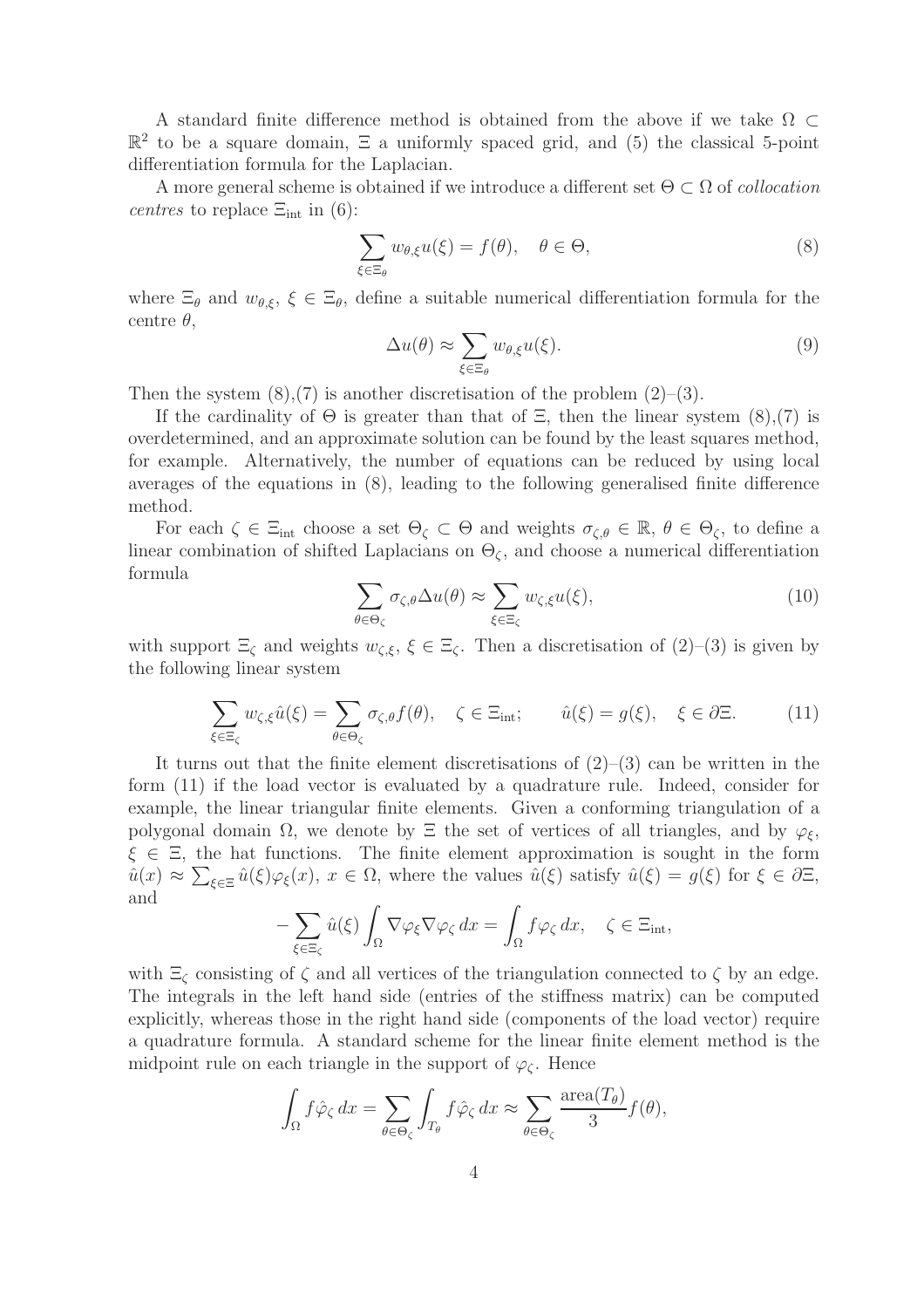where  $\Theta_{\zeta}$  is the set of the barycentres of all triangles attached to  $\zeta$ , and  $T_{\theta}$  denotes the triangle with barycentre  $\theta$ . Thus, we arrive at (11), where

$$
w_{\zeta,\xi} := -\int_{\Omega} \nabla \varphi_{\xi} \nabla \varphi_{\zeta} dx, \qquad \sigma_{\zeta,\theta} := \frac{\text{area}(T_{\theta})}{3}.
$$
 (12)

### 2.2 Numerical differentiation stencils

Numerical differentiation formulae (1) and stencils for the finite difference method are usually obtained by truncating Taylor expansions, which guarantees polynomial exactness (consistency) up to certain order. On the other hand, stencils can be derived with the help of *scattered data fitting methods* as follows.

Let s be an approximation to u from scattered data given by a set of centres  $X =$  $\{x_0, \ldots, x_n\} \subset \mathbb{R}^d$  and corresponding function values  $u_{|X} = [u(x_0), \ldots, u(x_n)]^T$ , in the form

$$
s = \sum_{i=0}^{m} a_i s_i,
$$
\n
$$
(13)
$$

where  $s_i$ ,  $i = 0, \ldots, m$ , are some basis functions for which  $Ds_i$  exist (and can be effectively evaluated), and the coefficient vector  $a = [a_0, \ldots, a_m]^T$  depends linearly on  $u_{|X}$ 

$$
a_i = \sum_{j=0}^{n} b_{ij} u(x_j), \quad i = 0, \dots, m,
$$
\n(14)

or, in matrix form  $a = B \cdot u_{|X}$ , where  $B = [b_{ij}]_{i=0,j=0}^{m,n}$ . Then

$$
Du(x) \approx Ds(x) = \sum_{i=0}^{m} a_i Ds_i(x) = \sum_{j=0}^{n} \left( \sum_{i=0}^{m} b_{ij} Ds_i(x) \right) u(x_j) = \sum_{j=0}^{n} w_j u(x_j),
$$

and we get a numerical differentiation formula (1) with a stencil  $w = [w_0, \ldots, w_n]^T$  given by

$$
w_j = \sum_{i=0}^m b_{ij} D s_i(x), \quad j = 0, ..., n,
$$

or in matrix form

$$
w = B^T \cdot [Ds_i(x)]_{i=0}^m.
$$
 (15)

In particular, consider the case when  $m = n$  and the coefficients  $a_j$  are obtained by solving a non-singular *interpolation problem*

$$
s(x_i) = \sum_{j=0}^{n} a_j s_j(x_i) = u(x_i), \quad i = 0, \dots, n.
$$

Then clearly  $B = S_X^{-1}$ , where  $S_X := [s_j(x_i)]_{i,j=0}^n$ . Therefore, the stencil w is given by

$$
w = S_X^{-T} \cdot [Ds_i(x)]_{i=0}^n,
$$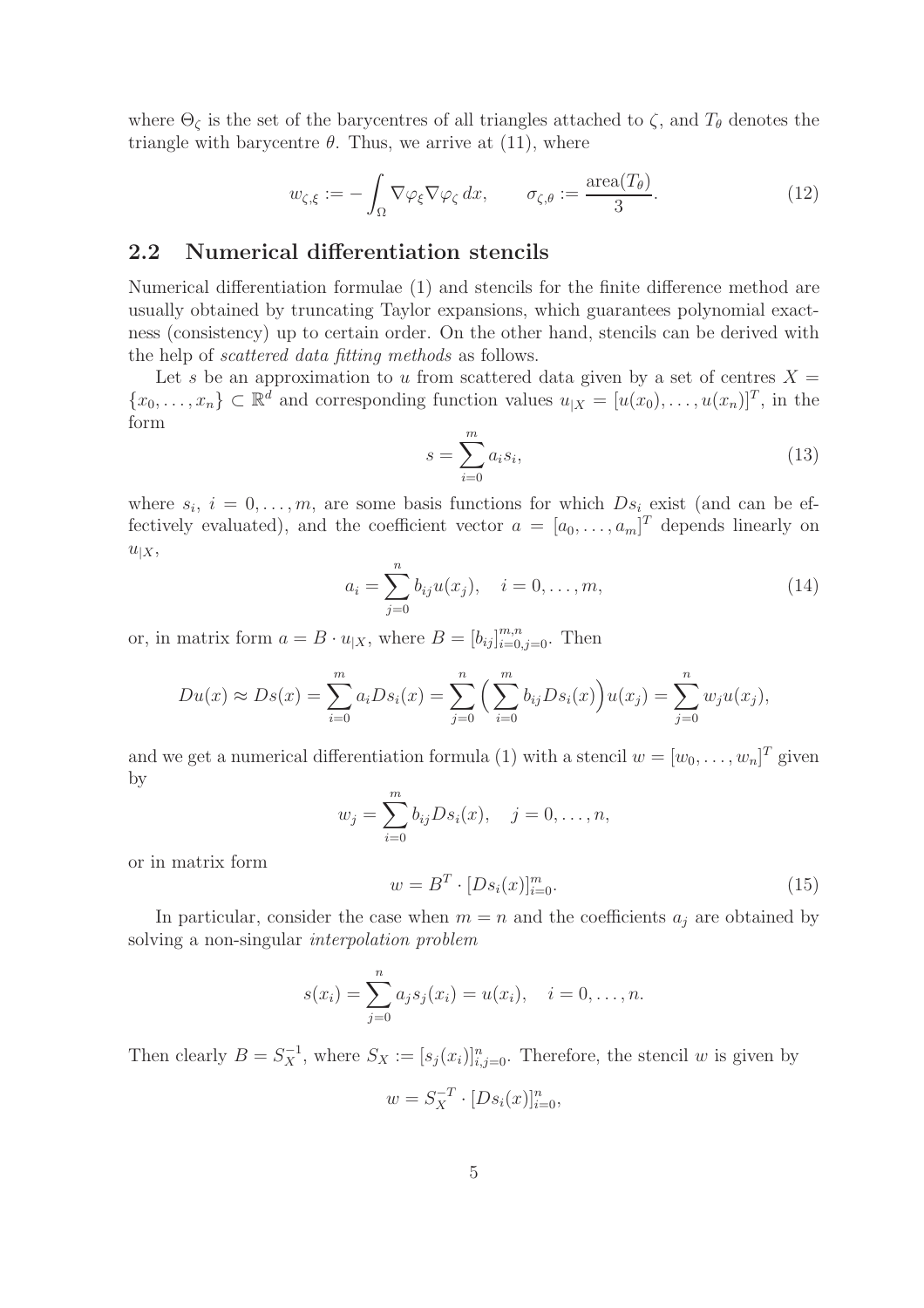and can be computed by solving the linear system

$$
S_X^T w = [Ds_i(x)]_{i=0}^n, \tag{16}
$$

that is,

$$
\sum_{i=0}^{n} w_i s_j(x_i) = D s_j(x), \quad j = 0, \dots, n.
$$

Clearly, many other approximation methods, for example least squares or quasiinterpolation are of the type  $(13)$ – $(14)$  and therefore lead to numerical differentiation stencils in the form (15). Since

$$
Du(x) - \sum_{j=0}^{n} w_j u(x_j) = D(u(x) - \sum_{i=0}^{m} a_i s_i(x)),
$$

the accuracy of the stencil directly relates to the accuracy of the approximation method.

### 2.3 RBF-FD methods

A family of well performing methods for scattered data interpolation is based on *radial basis functions* (RBF), and therefore it is natural to expect that good stencils can be generated from RBF interpolation.

Let  $\varphi : \mathbb{R}_+ \to \mathbb{R}$  be a positive definite function. Given any set  $X = \{x_0, \ldots, x_n\} \subset \mathbb{R}^d$ of centres and a function  $u : \mathbb{R}^d \to \mathbb{R}$ , the *RBF interpolant with a constant term* [2, 5, 12] is sought in the form

$$
s(x) = \sum_{j=0}^{n} a_j \varphi_j(x) + c, \qquad \varphi_j(x) = \Phi(x - x_j), \quad \Phi(x) := \varphi(||x||), \tag{17}
$$

where  $||x||$  is the Euclidean norm of x, and the coefficients  $a_i$  are chosen such that

$$
s(x_i) = u(x_i), \quad i = 0, ..., n, \qquad \sum_{j=0}^{n} a_j = 0.
$$
 (18)

The coefficients  $a_i$  are uniquely determined as solutions of the linear system

$$
\sum_{j=0}^{n} a_j \Phi(x_i - x_j) + c = u(x_i), \quad i = 0, \dots, n, \qquad \sum_{j=0}^{n} a_j = 0,
$$

which may be written in matrix form as

$$
\left[\begin{array}{cc} \Phi_X & \mathbf{1} \\ \mathbf{1}^T & 0 \end{array}\right] \left[\begin{array}{c} a \\ c \end{array}\right] = \left[\begin{array}{c} u_{|X} \\ 0 \end{array}\right], \qquad \Phi_X := \left[\Phi(x_i - x_j)\right]_{i,j=0}^n, \quad \mathbf{1} := \left[1 \cdots 1\right]^T.
$$

The matrix  $\Phi_X$  is symmetric and positive definite for any set X.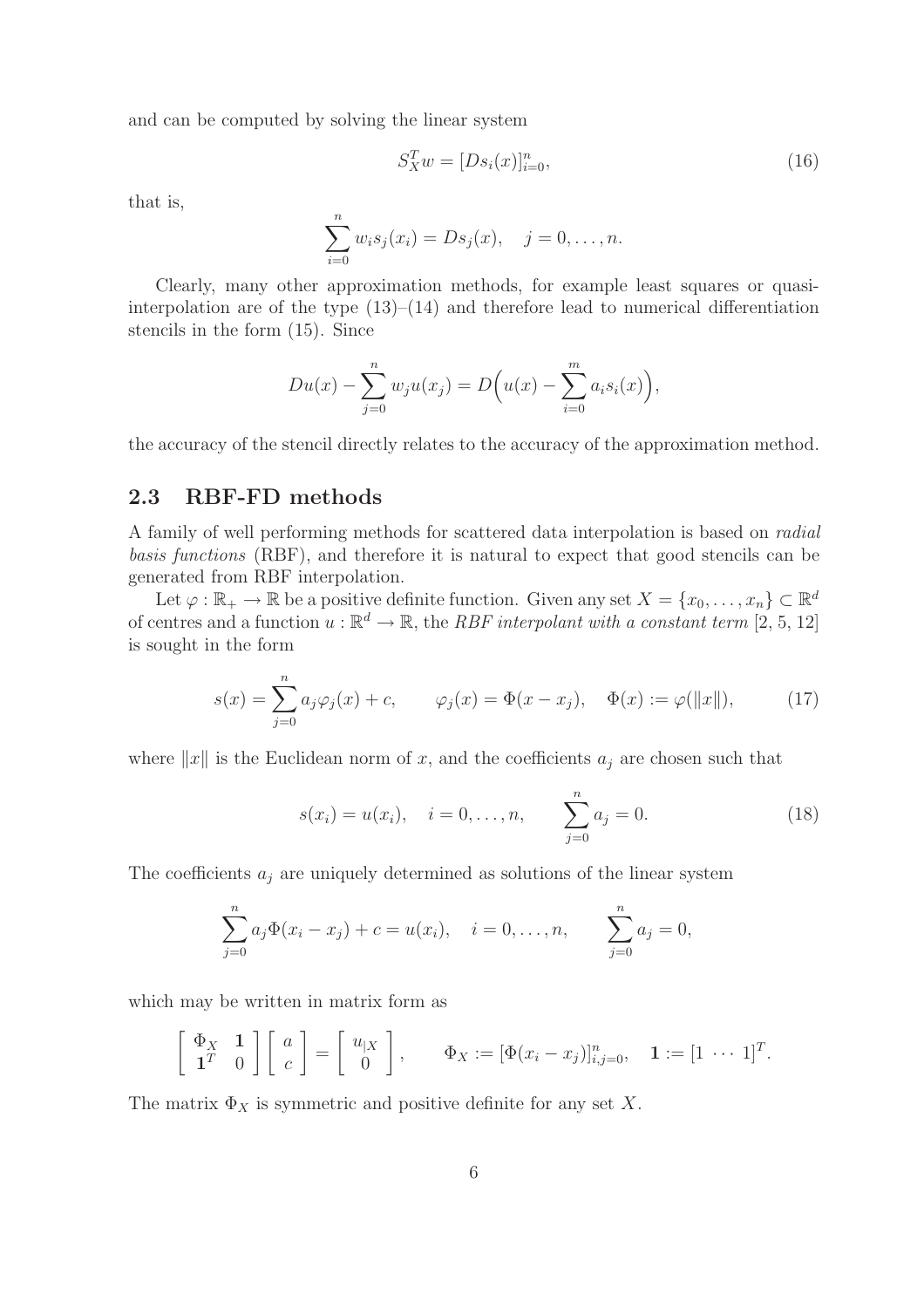Referring to the general setting of Section 2.2, we see that here  $m = n + 1$ ,  $s_i = \varphi_i$ ,  $i = 0, \ldots, n, s_{n+1} = 1$ , and B is obtained from the matrix  $\begin{bmatrix} \Phi_X & \mathbf{1} \\ \mathbf{1}^T & 0 \end{bmatrix}$  $\mathbf{1}^T$  0  $1^{-1}$ by removing its last column. By introducing an auxiliary real variable  $v$ , we can write  $(15)$  in the form

$$
\begin{bmatrix} w \\ v \end{bmatrix} = \begin{bmatrix} \Phi_X & 1 \\ 1^T & 0 \end{bmatrix}^{-1} [Ds_i(x)]_{i=0}^m,
$$

which leads to the linear system

$$
\left[\begin{array}{cc} \Phi_X & \mathbf{1} \\ \mathbf{1}^T & 0 \end{array}\right] \left[\begin{array}{c} w \\ v \end{array}\right] = \left[\begin{array}{c} [D\varphi_i(x)]_{i=1}^n \\ 0 \end{array}\right],\tag{19}
$$

assuming that the differential operator D annihilates constants.

Note that the stencil w satisfies  $\sum_{j=0}^{n} w_j = 0$ , which implies that the system matrix  $[w_{\zeta,\xi}]$  of (6) or (11) will be weakly diagonally dominant if it is an L-matrix. This is why we insist on using RBF interpolation with a constant term even though both the constant term c and the side condition  $\sum_{j=0}^{n} a_j = 0$  can be removed in (17)–(18) because  $\Phi_X$  is nonsingular. In this case of *ordinary RBF interpolation* the coefficient v and the last equation will disappear in (19), leading to a simpler linear system  $\Phi_X w = [D\varphi_i(x_0)]_{i=0}^n$ for the computation of the stencil, as in (16). However, in general, stencils obtained this way do not sum to zero.

In this paper we consider the Gaussian RBF  $\varphi(r) = e^{-(cr)^2}$ , which is positive definite for any value of the *shape parameter*  $c > 0$ . For this function, the matrix  $\Phi_X$  takes the form

$$
\Phi_X = [e^{-c^2 ||x_i - x_j||^2}]_{i,j=1}^n.
$$
\n(20)

The Laplacian of the Gaussian function  $\Phi(x) = e^{-c^2 ||x||^2}$  needed for the discretisation of the Poisson equation (2) is given by

$$
\Delta\Phi(x) = 2c^2 e^{-c^2 ||x||^2} (2c^2 ||x||^2 - d). \tag{21}
$$

We now make use of the stencils w determined by  $(19)$  to define two types of RBF stencils for the discretisation of the Dirichlet problem  $(2)-(3)$ , see [3] for more details about these methods. Referring to (11), we describe in each case how local collocation centres in  $\Theta_{\zeta}$  and the weights  $\sigma_{\zeta,\theta}$  are chosen and give a linear system that defines the weight vector w assuming that the set of local discretisation centres  $\Xi_{\zeta}$  is known. There are many algorithms in the literature for choosing  $\Xi_{\zeta}$ , see [3, Section 5] for an overview. In the numerical results of this paper we make use of the method described in [3, Algorithm 1].

#### Single point RBF stencil

Similar to the finite difference stencils, a numerical differentiation formula for the value of the Laplacian of u at a single point  $\zeta$  is used. Hence the discretisation of the Dirichlet problem is given by (6)–(7) with  $w = [w_{\zeta,\xi}]_{\xi \in \Xi_{\zeta}}$  computed according to (19) with  $D = \Delta$ . Namely, let  $\Xi_{\zeta} = X = \{x_0, \ldots, x_n\}, \zeta = x_0$ , be a local set of discretisation centres. Then  $w$  is computed by solving the linear system

$$
\left[\begin{array}{cc} \Phi_X & \mathbf{1} \\ \mathbf{1}^T & 0 \end{array}\right] \left[\begin{array}{c} w \\ v \end{array}\right] = \left[\begin{array}{c} [\Delta \varphi_i(x_0)]_{i=1}^n \\ 0 \end{array}\right]. \tag{22}
$$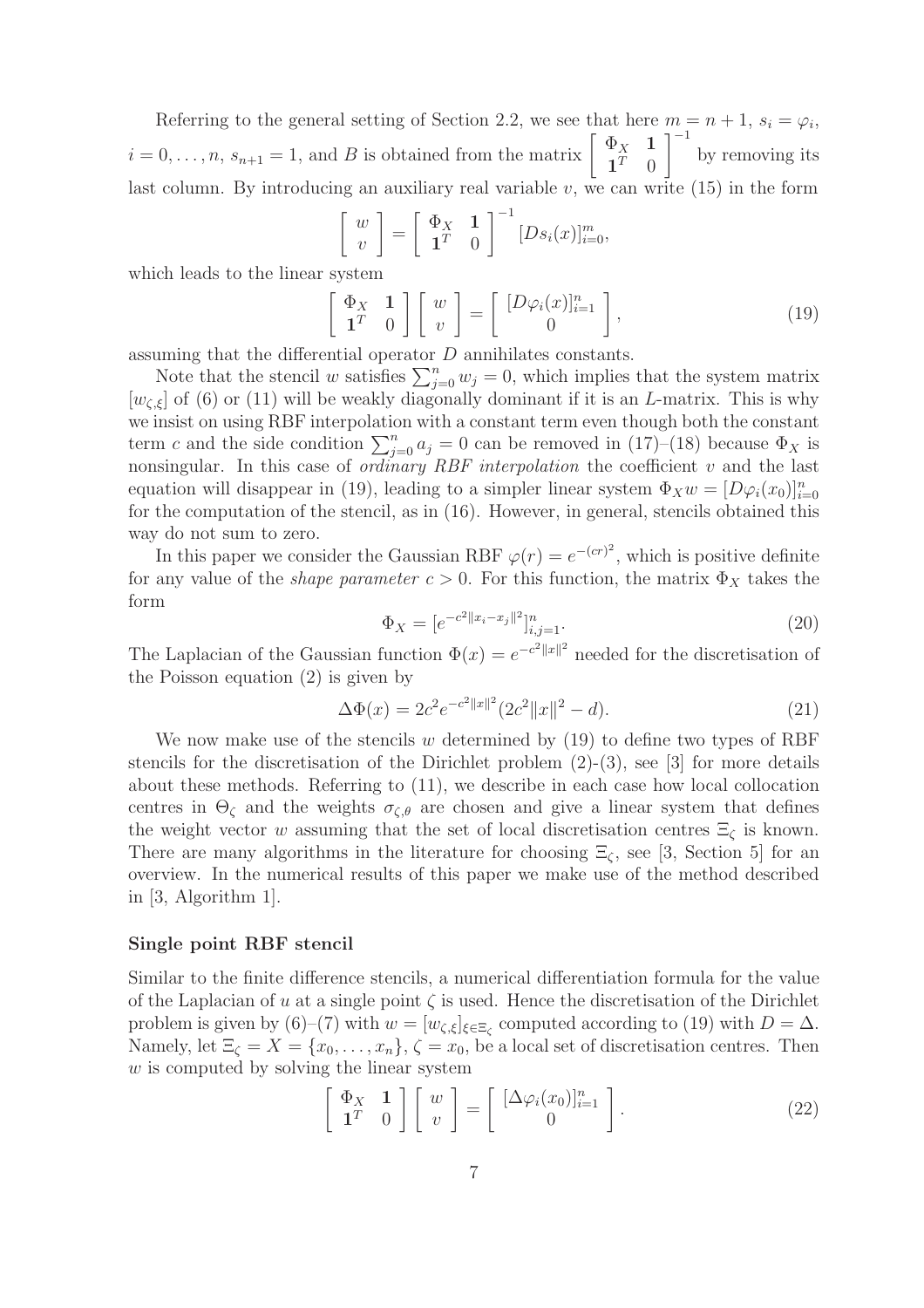#### Multipoint RBF stencil

Motivated by the stencils resulting from the finite element discretisation, we also considered in [3] a method based on numerical differentiation of the operator D defined by a linear combination of Laplacians

$$
Du := \sum_{k=1}^{\ell} \sigma_k \Delta u(\cdot - x_0 + y_k),
$$

where  $\Theta_{\zeta} = \{y_1, \ldots, y_{\ell}\}\$  and positive weights  $\sigma = [\sigma_{\zeta,\theta}]_{\theta \in \Theta_{\zeta}} = [\sigma_1, \ldots, \sigma_{\ell}]$  are properly chosen. Then  $Du(x_0) = \sum_{k=1}^{\ell} \sigma_k \Delta u(y_k)$ , and (19) leads to the following linear system for the computation of  $w$ ,

$$
\left[\begin{array}{cc} \Phi_X & \mathbf{1} \\ \mathbf{1}^T & 0 \end{array}\right] \left[\begin{array}{c} w \\ v \end{array}\right] = \left[\begin{array}{c} [\sum_{k=1}^{\ell} \sigma_k \Delta \varphi_i(y_k)]_{i=1}^n \\ 0 \end{array}\right]. \tag{23}
$$

Following [3], we take into account the fact that  $\Xi_{\zeta} = X = \{x_0, \ldots, x_n\}$  produced by [3, Algorithm 1] contains  $\zeta = x_0$  in its convex hull  $\langle X \rangle$ , and choose  $\ell = n$  local collocation centres in our numerical results in 2D as follows. Split  $\langle X \rangle$  into n triangles  $T_1, \ldots, T_n$  by connecting  $x_0$  to the other points  $x_1, \ldots, x_n \in \Xi_\zeta$  by straight line segments, and define  $\Theta_{\zeta} = \{y_1, \ldots, y_n\}$  to be the set of barycentres of  $T_1, \ldots, T_n$ . Clearly, this resembles  $\Theta_{\zeta}$ arising from the finite element discretisation as described in Section 2.1. In this paper, motivated by (12) we use  $\sigma_k = \text{area}(T_k)/3$ ,  $k = 1, ..., n$ . Therefore,  $Du(x_0)$  can be interpreted as discretisation of the integral  $\int_{\langle X \rangle} \Delta u(x) dx$ .

### 2.4 Stable computation for small  $c$

Since the matrix (20) is extremely ill-conditioned for small values of the shape parameter c, alternative approaches for solving  $(19)$  are needed in this case. Several methods are available, see [6] and references therein. We follow the RBF-QR method of [6] adapted to RBF interpolation with a constant term as in [4]. Without describing further details, available in  $[6, 4]$ , we mention that for the single point method the stencils w are computed by solving a properly normalised linear system [4, Eq. (25)], whereas in the multipoint case the right hand side  $\Delta \tilde{\psi}_i(x_0)$  of this system is replaced by  $\sum_{k=1}^{\ell} \sigma_k \Delta \tilde{\psi}_i(y_k)$ , where  $\tilde{\psi}_i$  are appropriate linear combinations of polar-Chebyshev functions, see [4]. Note that this method also allows the computation in the limiting case  $c = 0$ .

# 3 Numerical study of optimal shape parameter

In [4, Section 4] we studied the performance of the Gaussian RBF-FD method with single point stencil depending on the choice of the shape parameter c. Now, using the same test problems, we investigate the multipoint stencil, and obtain similar conclusions. We will see, however, that the errors obtained with multipoint stencil are often significantly better.

As in [4], we consider the Dirichlet problem (2)-(3) on four domains listed below, with the right hand sides given by the functions  $f_1-f_8$  and boundary conditions defined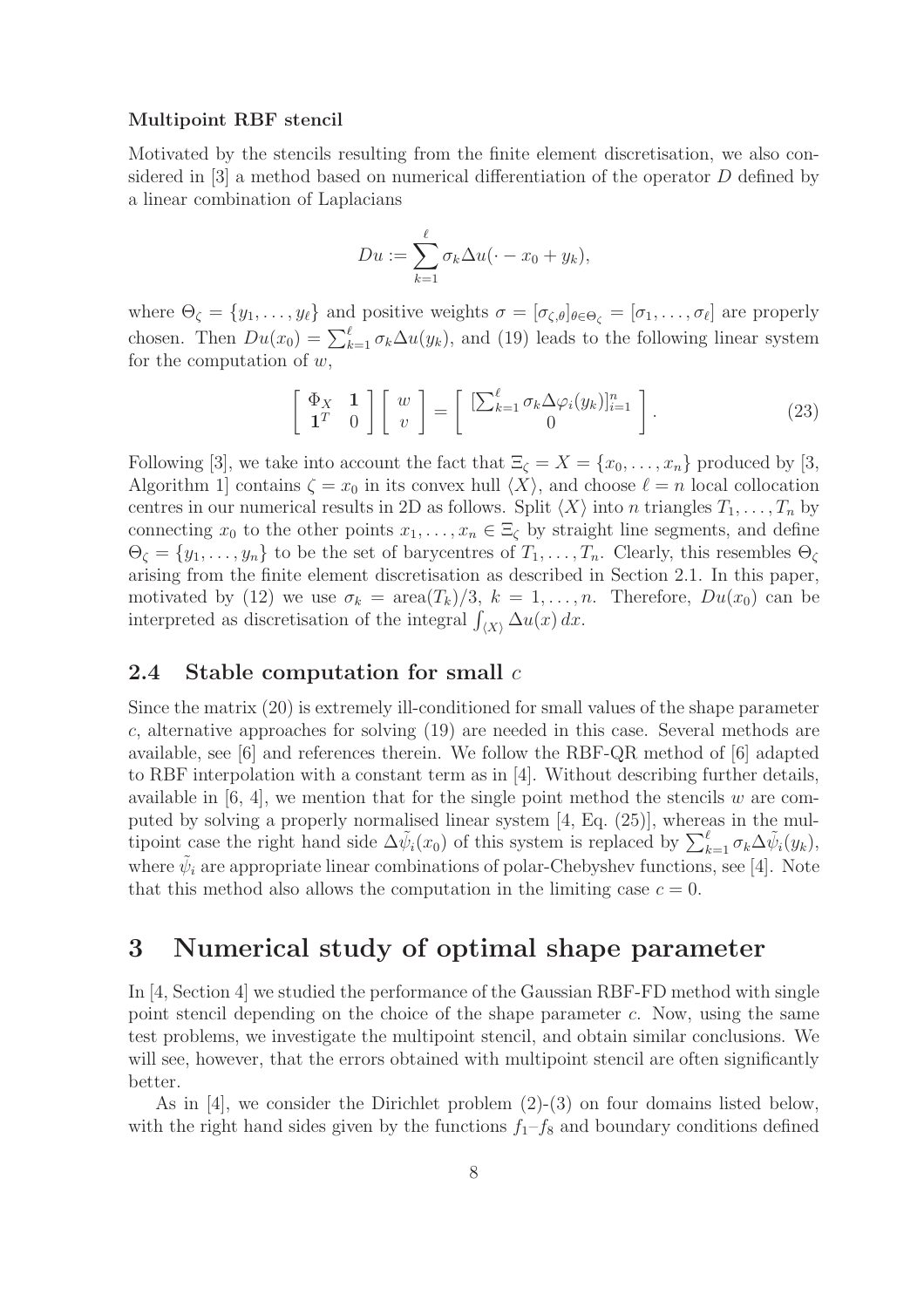by the restriction of the corresponding exact solutions  $u_1-u_8$ , see Table 1. For each domain  $\Omega$  we consider five sets of discretisation centres  $\Xi = \Xi^{(1)}, \ldots, \Xi^{(5)}$  generated as follows. First, an initial triangulation  $\mathcal{T}^{(1)}$  is computed using MATLAB PDE Toolbox [9] with default mesh generation parameters. This triangulation is uniformly refined four times, which produced the triangulations  $\mathcal{T}^{(2)}, \ldots, \mathcal{T}^{(5)}$ . The sets of discretisation centres  $\Xi^{(1)}, \ldots, \Xi^{(5)}$  consist of all vertices of corresponding triangulations. The number of interior centres for each  $\Xi^{(i)}$  is shown in Table 2.

**Domains:** (a) the square  $(-1, 1)^2$ , (b) the unit disk  $r < 1$ , (c) the unit disk with a square hole  $(-0.4, 0.4)^2$ , see Figure 1 (left), and (d) a polygonal domain shown in Figure 1 (right).

| exact solution                            | right hand side                                                   |
|-------------------------------------------|-------------------------------------------------------------------|
| $u_1(x,y) = \sin(2xy)$                    | $f_1(x,y) = -4\sin(2xy)(x^2+y^2)$                                 |
| $u_2(x,y) = e^{-x^2-y^2}$                 | $f_2(x,y) = 4(x^2 + y^2 - 1)e^{-x^2 - y^2}$                       |
| $u_3(x, y) = \sin(\pi x) \sin(\pi y)$     | $f_3(x,y) = -2\pi^2 \sin(\pi x) \sin(\pi y)$                      |
| $u_4(r,\phi) = r^2(r-1)\sin(2\phi)$       | $f_4(r,\phi) = 5r\sin(2\phi)$                                     |
| $u_5(x,y) = e^{-(x-0.1)^2 - 0.5y^2}$      | $f_5(x,y) = e^{-(x-0.1)^2 - 0.5y^2}(y^2 + (-2x+0.2)^2 - 3)$       |
| $u_6(x, y) = \sin(2\pi(x - y))$           | $f_6(x,y) = -8\pi^2 \sin(2\pi(x-y))$                              |
| $u_7(x,y) = \sin(x^3y) + e^x - x/(1+y^2)$ | $f_7(x,y) = -9\sin(x^3y)x^4y^2 + 6\cos(x^3y)xy + e^x$             |
|                                           | $-\sin(x^3y)x^6 - \frac{8xy^2}{(1+y^2)^3} + \frac{2x}{(1+y^2)^2}$ |
| $u_8(x, y) = e^x \cos y$                  | $f_8(x, y) = 0$                                                   |

Table 1: Test functions  $u_1, \ldots, u_9$  (exact solutions of the test problems) and their Laplacians (right hand sides for the test problems)  $f_i = \Delta u_i$ ,  $i = 1, \ldots, 8$ . The functions  $u_4$ and  $f_4$  are given in polar coordinates.

|             | square        |                   | disk          |                   | disk with hole |                   | polygon       |                   |
|-------------|---------------|-------------------|---------------|-------------------|----------------|-------------------|---------------|-------------------|
|             | $# \Xi_{int}$ | $c_{\text{dmin}}$ | $# \Xi_{int}$ | $c_{\text{dmin}}$ | $# \Xi_{int}$  | $c_{\text{dmin}}$ | $# \Xi_{int}$ | $c_{\text{dmin}}$ |
| $\Xi^{(1)}$ | 33            | 0.043             | 28            | 0.042             | 15             | 0.052             | 15            | 0.033             |
| $\Xi^{(2)}$ | 149           | 0.086             | 125           | 0.085             | 90             | 0.095             | 83            | 0.080             |
| $\Xi^{(3)}$ | 633           | 0.172             | 529           | 0.169             | 420            | 0.191             | 381           | 0.161             |
| $\Xi^{(4)}$ | 2609          | 0.347             | 2177          | 0.347             | 1800           | 0.386             | 1625          | 0.325             |
| $\Xi^{(5)}$ | 10593         | 0.706             | 8833          | 0.705             | 7440           | 0.758             | 6705          | 0.660             |

Table 2: Number of interior centres and 'safe' shape parameter  $c<sub>dimin</sub>$  for each discretisation.

The quality of a discrete solution  $\hat{u}$  of the Dirichlet problem, defined on a set of discretisation centres  $\Xi = \Xi^{(i)}$ , is measured by its root mean square (rms) error against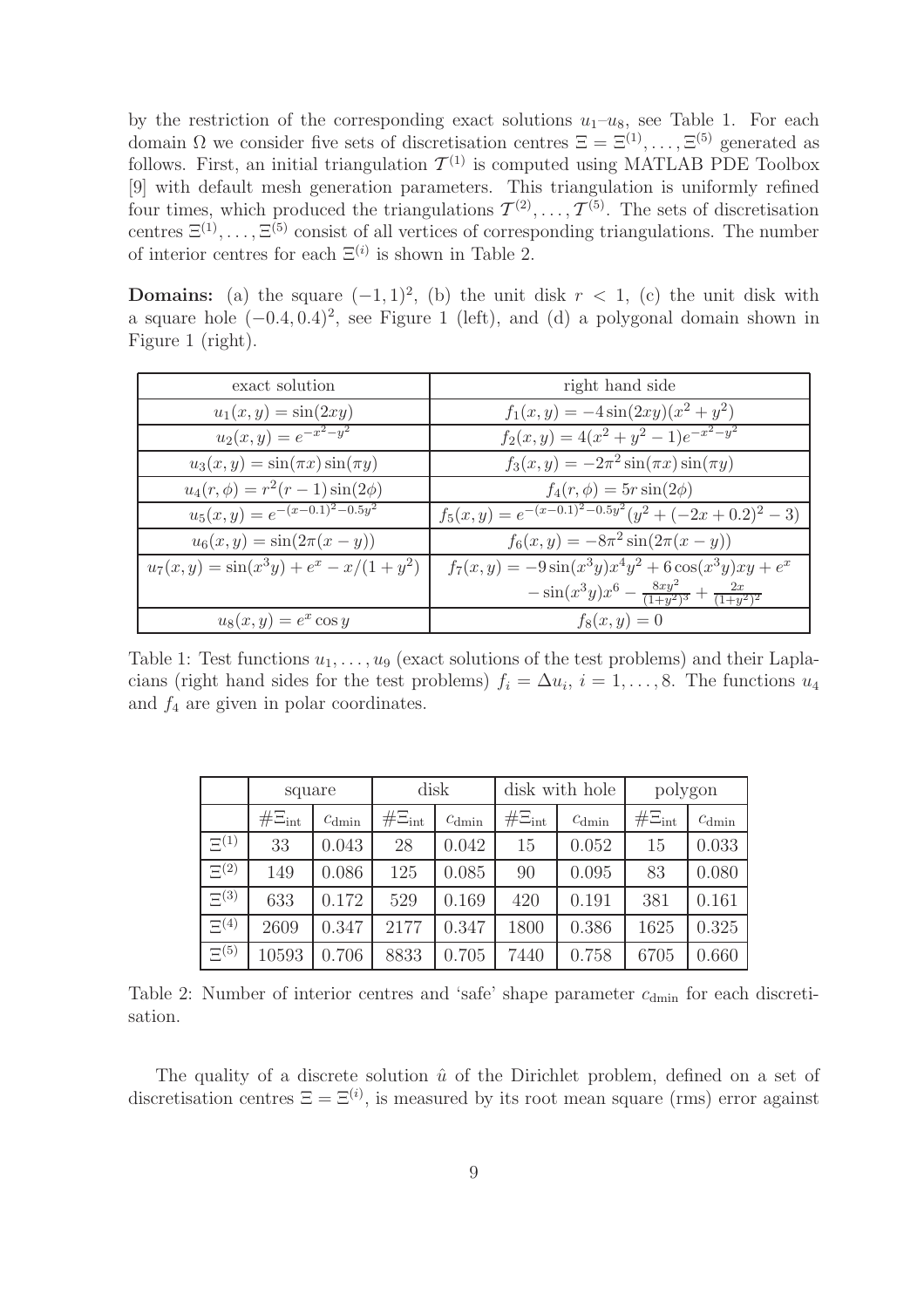

Figure 1: Initial triangulation  $\mathcal{T}^{(1)}$  for the disk with a square hole and for the polygonal domain.

the values of the exact solution on  $\Xi_{\text{int}}$ ,

$$
\text{rmse} := \left(\frac{1}{\#\Xi_{\text{int}}} \sum_{\xi \in \Xi_{\text{int}}} (\hat{u}(\xi) - u(\xi))^2\right)^{1/2}.
$$
 (24)

Apart from the RBF-FD solutions, this formula applies to the standard linear finite element method with midpoint quadrature rule on the corresponding triangulation  $\mathcal{T}^{(i)}$ . We will use rmse of the finite element method as reference. For the RBF-FD single point stencils, we consider in addition the normalised rms error of the numerical differentiation formula (10), given by

$$
\text{rmsed} := \Big(\frac{1}{\#\Xi_{\text{int}}} \sum_{\zeta \in \Xi_{\text{int}}} r_{\zeta}^2\Big)^{1/2}, \quad r_{\zeta} = \Big(\sum_{\theta \in \Theta_{\zeta}} \sigma_{\zeta,\theta} \Delta u(\theta) - \sum_{\xi \in \Xi_{\zeta}} w_{\zeta,\xi} u(\xi)\Big) / \sum_{\theta \in \Theta_{\zeta}} \sigma_{\zeta,\theta}, \tag{25}
$$

where in the case of the single point stencil the expression for  $r<sub>\zeta</sub>$  obviously simplifies to  $r_{\zeta} = \Delta u(\zeta) - \sum_{\xi \in \Xi_{\zeta}} w_{\zeta,\xi} u(\xi).$ 

As in [4], we select the stencil supports  $\Xi_{\zeta}$  by the meshless algorithm described in [3, Algorithm 1]. On the quasi-uniform sets of centres used in this paper this algorithm delivers  $\Xi_{\zeta}$  in most cases not different from the stencil supports used by the linear finite element method. Therefore, the density/bandwidth pattern of the system matrix  $[w_{\zeta,\xi}]$ is very close to that of the finite element stiffness matrix.

For each  $\Xi^{(i)}$  we computed a 'safe' value  $c_{\text{dmin}}$  of the shape parameter that guarantees that the condition number of the matrix of the system (19) does not exceed 10<sup>12</sup> for any local set  $\Xi_{\zeta}$  if  $c \geq c_{\text{dmin}}$ . We directly solve the system (22) or (23) if  $c \geq c_{\text{dmin}}$ , and use RBF-QR method if  $c < c_{\text{dmin}}$ . RBF-QR computations are done by adapting the MATLAB code provided in [6] and available for download from http://user.it.uu.se/~bette/research.html

Numerical results are presented in Figures 2–5 and Tables 3 and 4. In particular, Figures 2 and 3 and both tables are devoted to the multipoint stencil results for the test function  $u_3$  on all domains and sets of centres.

The conclusions from these numerical results are similar to those presented in [4, Section 4 for the single point stencil. The key observations:

• For many test problems knowing the optimal shape parameter significantly improves the error of the RBF solution.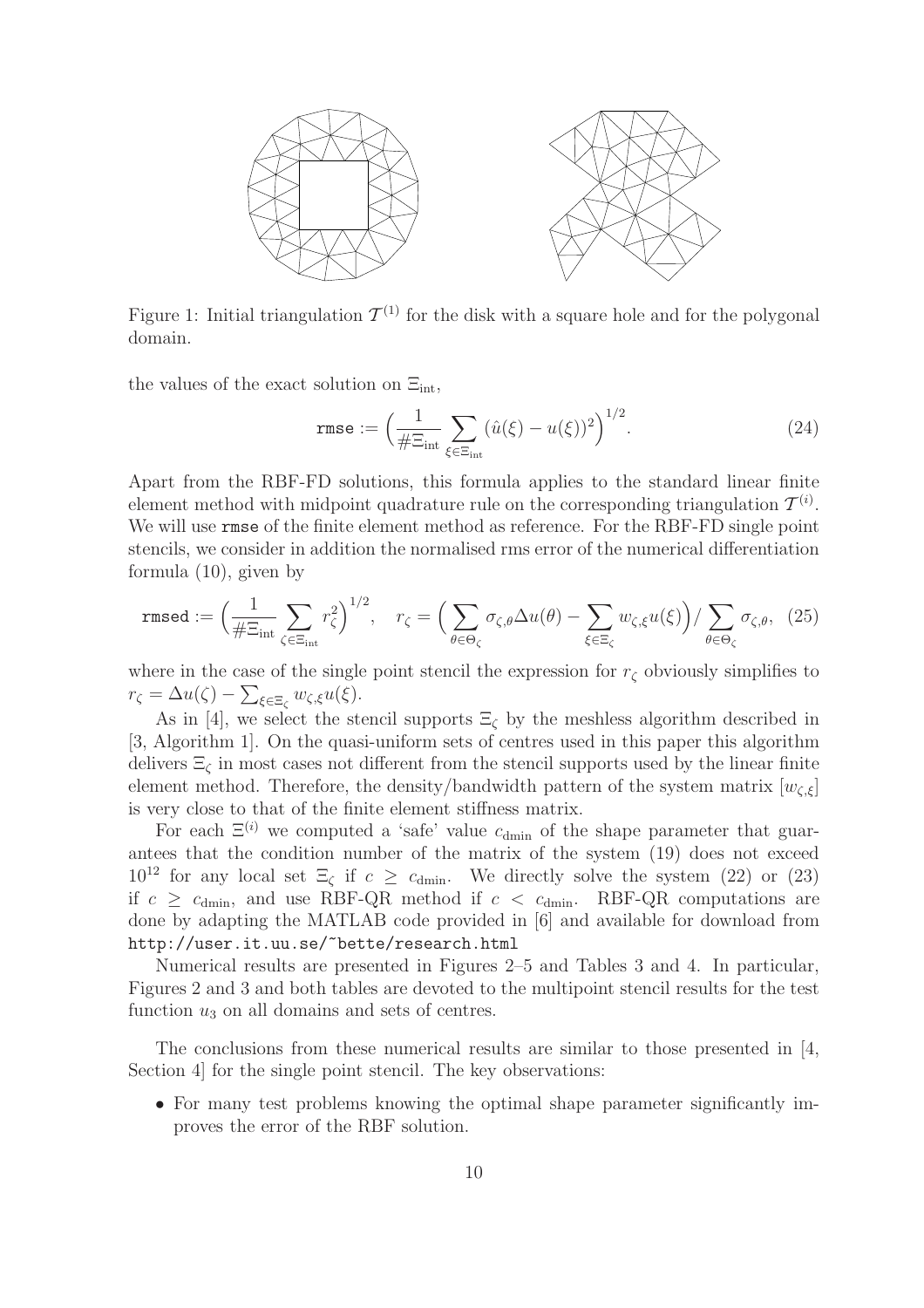

Figure 2: Left: The rms error of the multipoint stencil solutions for the test function  $u_3$ on five sets of centres as a function of the shape parameter  $c$  (solid lines) compared to the rms error of the FEM solutions (dashed lines). Right: The numerical differentiation error of the multipoint stencil. From top to bottom: square, disk, disk with hole and polygonal domain. In each subfigure the five solid curves present the error of the multipoint stencil method on the five sets of centres, whereas the dashed constant curves show the error of the finite element method on the five triangulations for comparison. The stars indicate the value of  $c = c_{\text{dmin}}$ .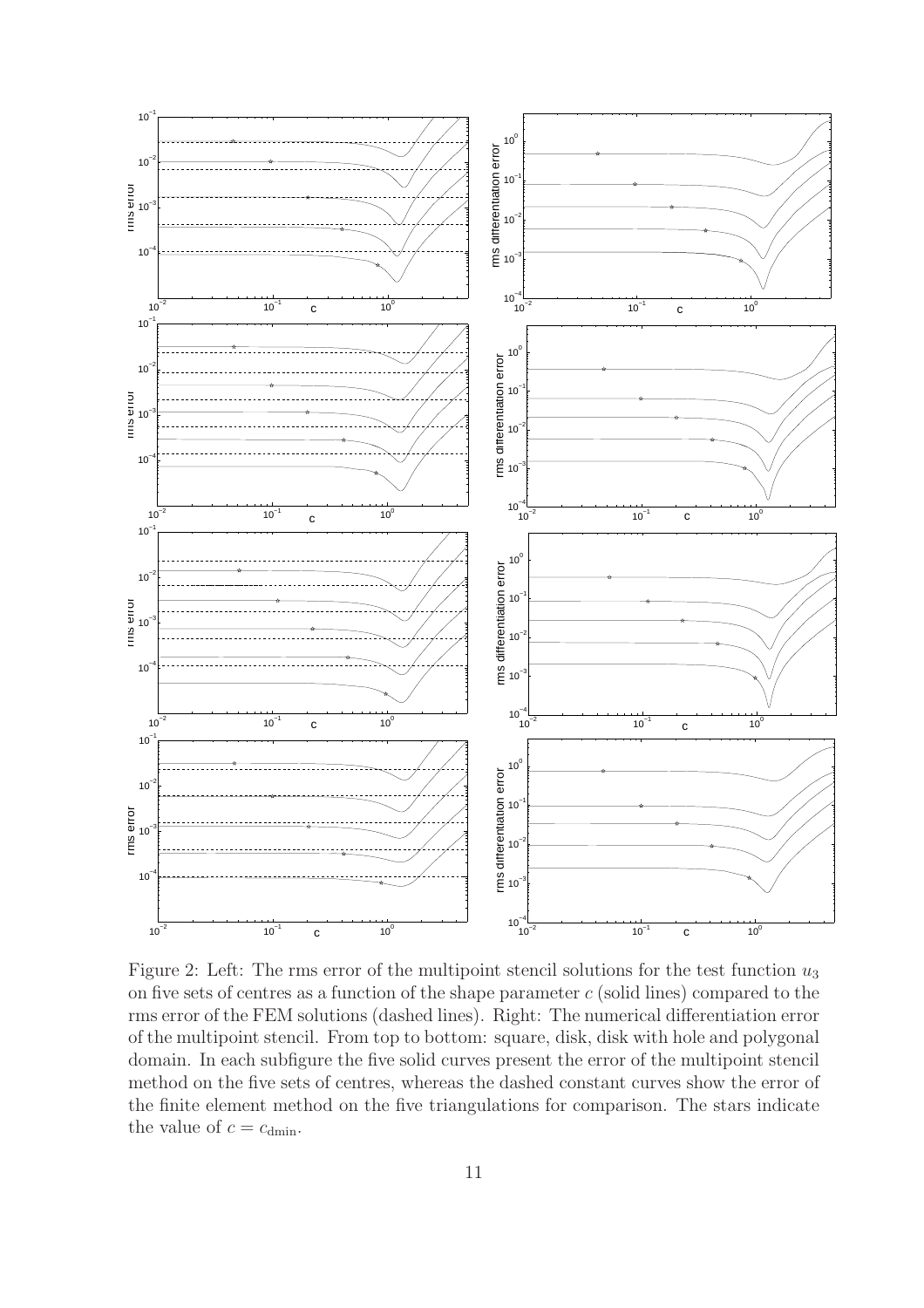

Figure 3: The rms error of the multipoint stencil solutions for the test function  $u_3$  on five sets of centres as function of the number of degrees of freedom, for three values of the shape parameter: Safe refers to  $c = c_{\text{dmin}}$ , as shown in Table 2, QR0 refers to 'flat limit' case  $c = 0$ , and **Opt** to the optimal values of c shown in Table 3.

|             | square |              |      | disk          | disk with hole |              | polygon |              |
|-------------|--------|--------------|------|---------------|----------------|--------------|---------|--------------|
| $\Xi^{(1)}$ | 1.31   | [0.36, 1.73] | 1.24 | [0.4, 2.11]   | 1.35           | [0.79, 1.73] | 1.43    | [0.61, 1.91] |
| $\Xi^{(2)}$ | 1.39   | [1.00, 1.69] | 1.26 | [0.085, 1.74] | 1.43           | [0.83, 1.82] | 1.34    | [0.08, 1.81] |
| $\Xi^{(3)}$ | 1.26   | [0.95, 1.51] | 1.29 | [0.76, 1.65]  | 1.37           | [0.72, 1.79] | 1.29    | [0,1.87]     |
| $\Xi^{(4)}$ | 1.21   | [0.93, 1.44] | 1.30 | [0.88, 1.61]  | 1.35           | [0.73, 1.76] | 1.31    | [0,2.00]     |
| $\Xi^{(5)}$ | 1.21   | [0.90, 1.45] | 1.31 | [0.93, 1.60]  | 1.33           | [0.75, 1.73] | 1.32    | [0,2.08]     |

Table 3: Optimal shape parameters for the rms error of the multipoint stencil solution  $\hat{u}$ for the test function  $u_3$ . For each domain, the number in the first column is the optimal shape parameter, whereas the second column indicates the range of values of the shape parameter, for which the rms error is at most twice the optimal error.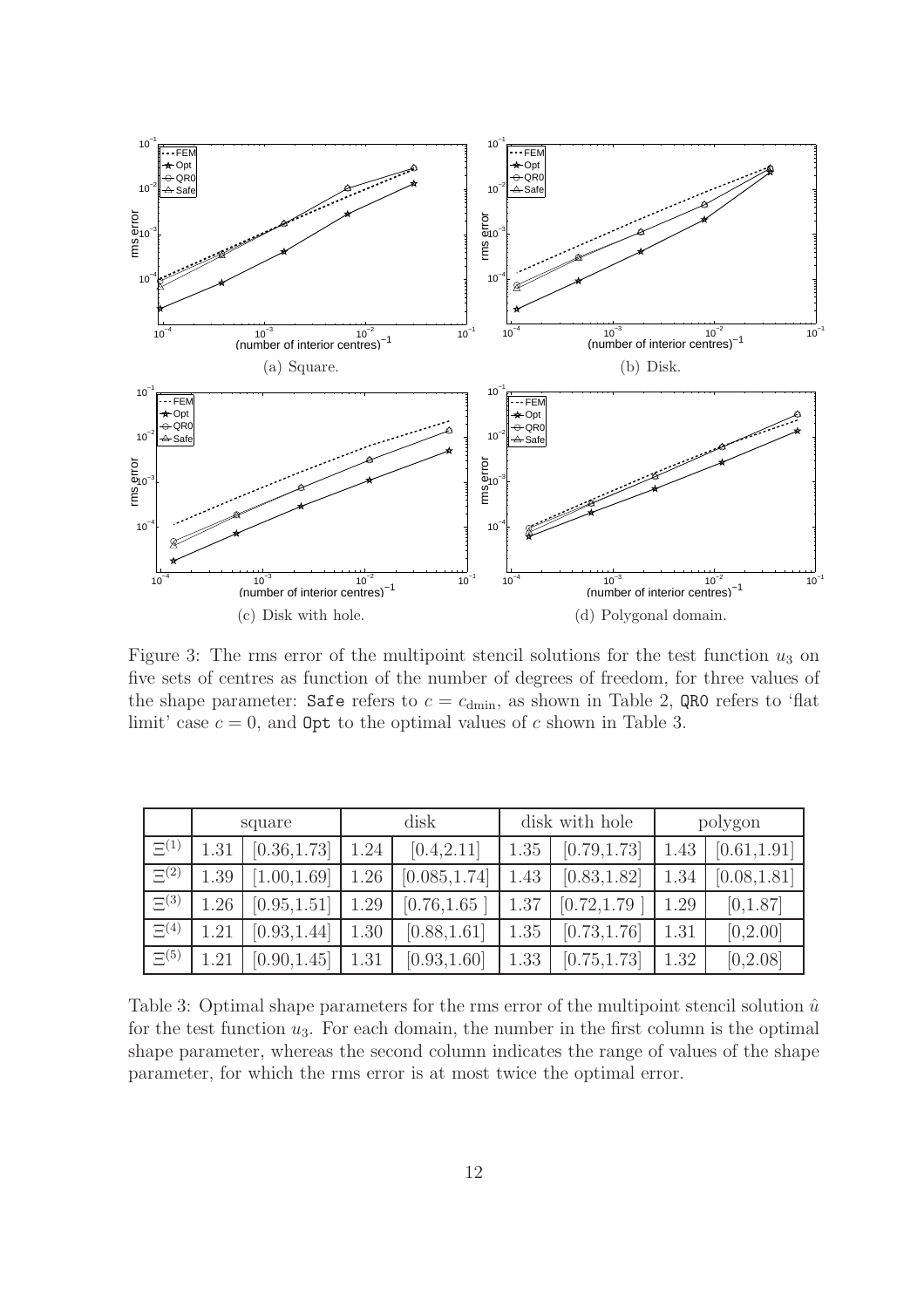

Figure 4: The rms error of the multipoint stencil solutions (left) and the rms differentiation error (right) as in Figure 2. From top to bottom:  $u_5$  on the polygonal domain,  $u_7$ ,  $u_8$  and  $u_1$  on the disk.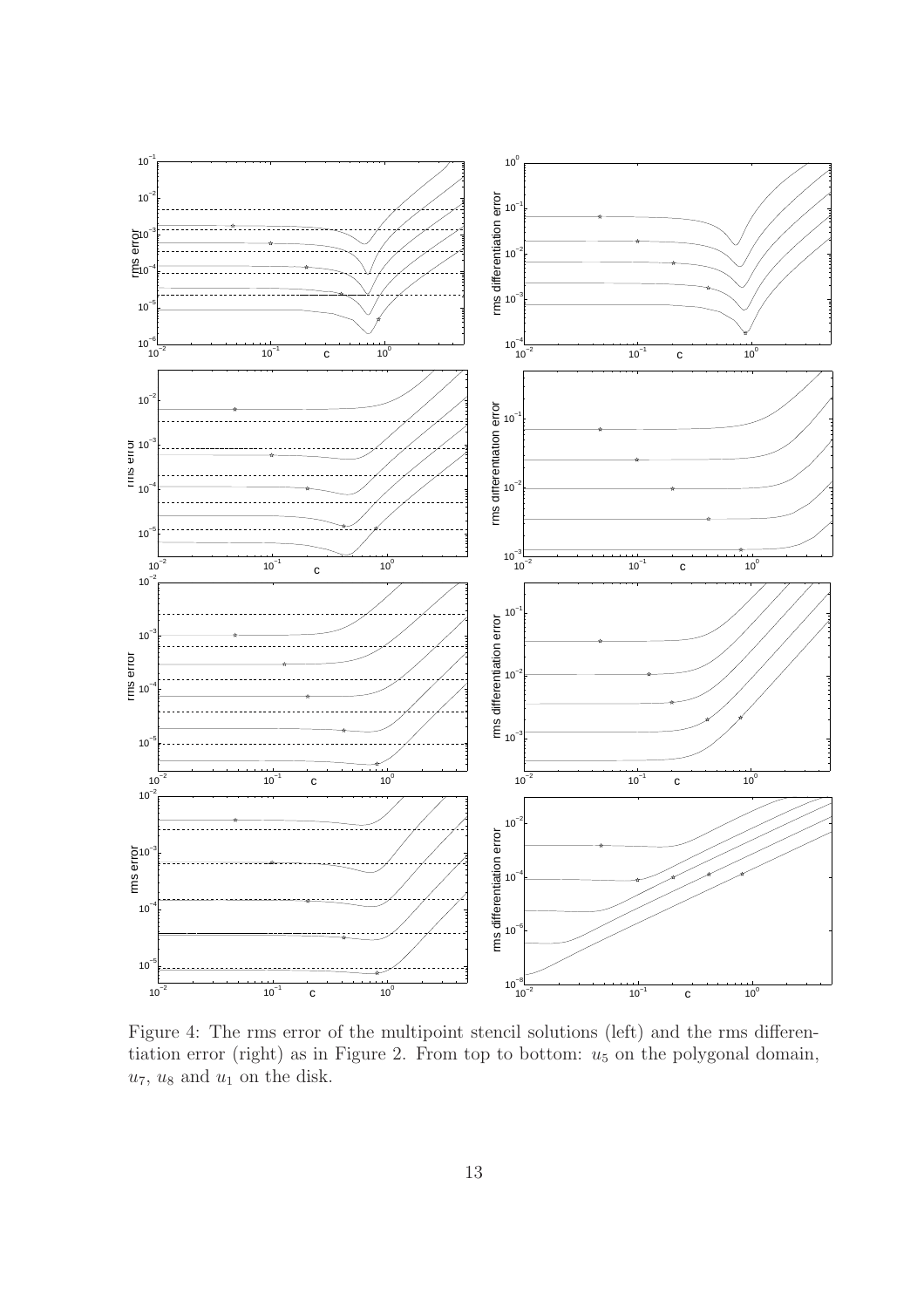|             | square | disk | disk with hole | polygon |
|-------------|--------|------|----------------|---------|
| $\Xi^{(1)}$ | 1.57   | 1.63 | 1.48           | 1.47    |
| $\Xi(2)$    | 1.31   | 1.36 | 1.34           | 1.30    |
| $\Xi^{(3)}$ | 1.29   | 1.30 | 1.30           | 1.31    |
| $\Xi^{(4)}$ | 1.28   | 1.28 | 1.29           | 1.27    |
| $\Xi(5)$    | 1.28   | 1.29 | 1.29           | 1.27    |

Table 4: Optimal shape parameters for the rms differentiation error of the multipoint stencil for the test function  $u_3$ .



Figure 5: The rms error of the multipoint stencil solutions for the test functions  $u_2, u_4, u_5, u_6$ . The layout of the figures is the same as in Figure 2 (left).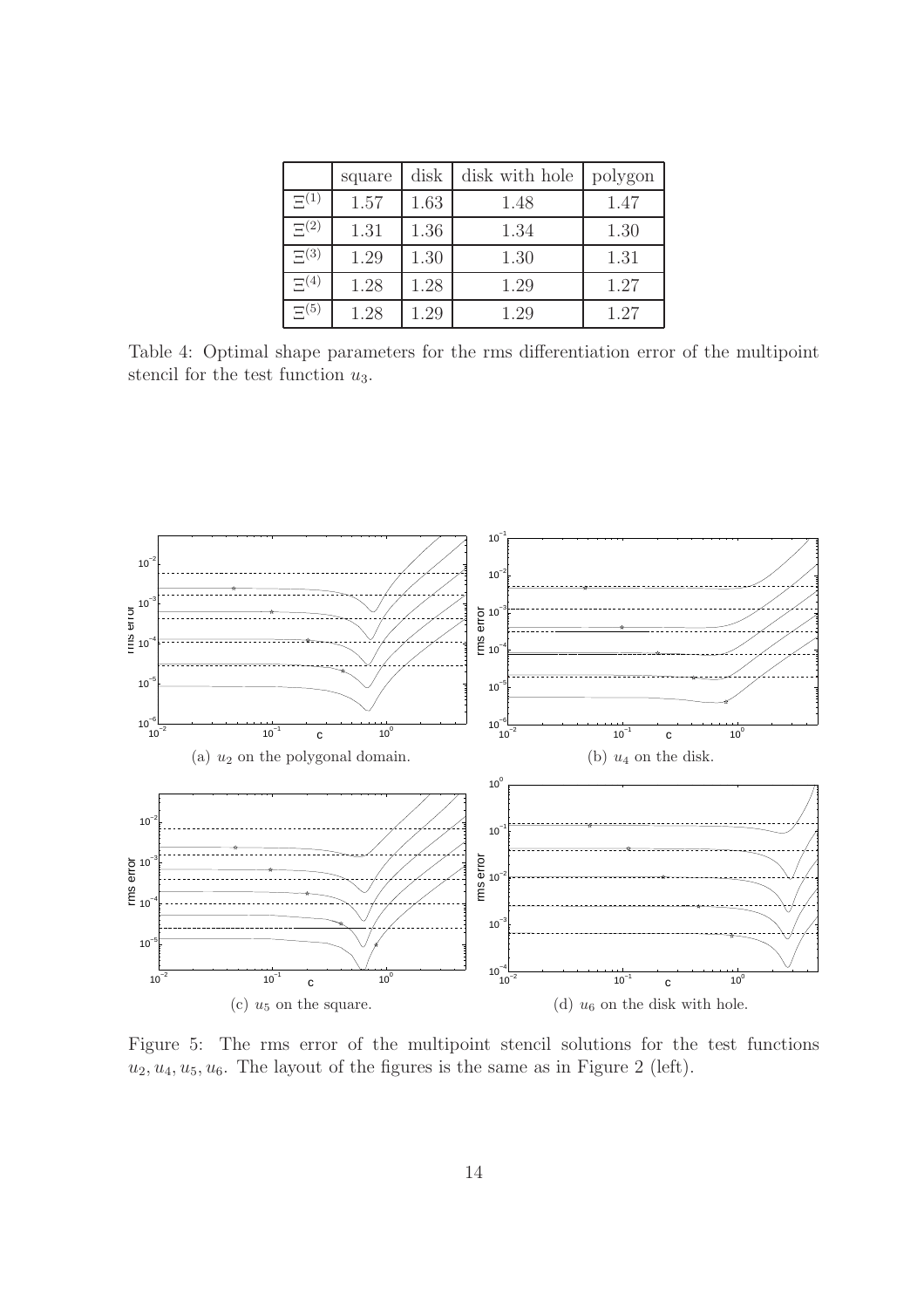- Comparing to the results in [4, Section 4], we see that multipoint stencils perform better than single point stencils, and in almost every test the error of the multipoint stencil solution is better than the error of the finite element solution.
- The optimal value of the shape parameter  $c$  depends on the test function. However, it does not vary much when the number of centres or even the domain is changed. Comparing Tables 3 and 4 with Tables 4 and 5 of [4], we also conclude that the optimal shape parameters for single point and multipoint stencils do not differ much.
- The flat limit case  $c = 0$  gives a good solution comparable to the finite element solution, albeit often significantly worse than the solution obtained with the optimal shape parameter. Comparing to  $[4, \text{Section 4}]$ , we can say that the results with  $c = 0$  are better for multipoint stencil than for the single point stencil approach.
- As in the single point case, the 'safe' shape parameter seems a dangerous choice for finer sets of centres.
- The value of c optimal for the error of the PDE correlates well with the optimal value of c for the numerical differentiation, which is particularly emphasised by comparing Tables 3 and 4.

# 4 Estimation of optimal shape parameter

In this section we investigate the performance of Algorithm 1 of [4] for the multipoint stencil. Recall that this algorithm is based on the observation that the optimal shape parameter does not change much when the set of centres is refined, and therefore a good estimation of the optimal shape parameter can be obtained by minimising the error with respect to a solution on a refined set of centres.

More precisely, given two values  $c, c_{ref}$  of the shape parameter corresponding to two sets of centres  $\Xi$ ,  $\Xi^{\text{ref}}$ , such that  $\Xi \subset \Xi^{\text{ref}}$ , we assume that a cost function  $\text{cost}(c, c_{\text{ref}})$  is defined that measures how well the RBF method with parameter c on centres  $\Xi$  performs comparing to the RBF solution with parameter  $c_{\text{ref}}$  on centres  $\Xi^{\text{ref}}$ .

Algorithm 1 ([4]). *Input:* two sets of centres  $\Xi$ ,  $\Xi^{\text{ref}}$  such that  $\Xi \subset \Xi^{\text{ref}}$  and initial estimate of the optimal shape parameter  $c_{ref}$ . *Output:* estimated optimal shape parameter  $c_{\text{opt}}$ . *Parameters:* tolerances  $\delta > \varepsilon > 0$ , maximum number of iterations m, upper bound C for the shape parameter. In the numerical tests below the following parameter values have been used:  $\varepsilon = 0.01$ ,  $\delta = 0.1$ ,  $m = 4$ , and  $C = 5$ .

- I. Compute Gaussian RBF solution  $\hat{u}_{ref}$  on  $\Xi^{\text{ref}}$  with shape parameter  $c_{ref}$  and find  $c \in [c_{\min}, c_{\max}]$  such that  $\text{cost}(c, c_{\text{ref}})$  is minimised, where  $[c_{\min}, c_{\max}] = [0, C]$  if  $c_{\text{ref}} = 0$  and  $[c_{\text{min}}, c_{\text{max}}] = [c_{\text{ref}} - \delta, c_{\text{ref}} + \delta]$  otherwise.
- II. *For*  $i = 1, ..., m$ : *If*  $|c - c_{\text{ref}}| < \varepsilon$ : STOP and return  $c_{\text{opt}} = c$ . *ElseIf*  $c = c_{\text{min}}$  or  $c = c_{\text{max}}$ : STOP and return  $c_{\text{opt}} =$  NaN. *Else*: Set  $c_{\text{ref}} = c$  and repeat Step I.  $Return: c_{opt} = \text{NaN}$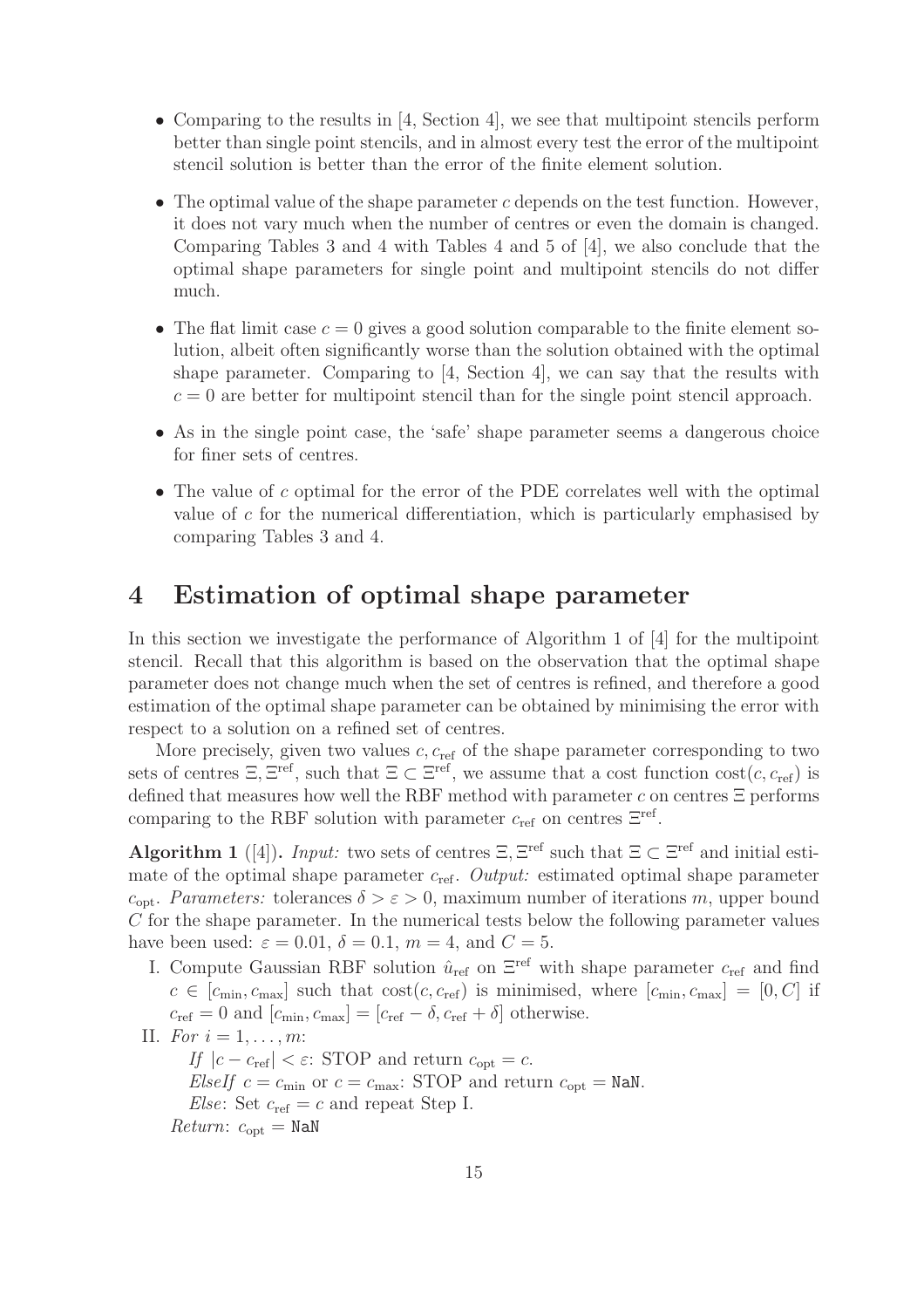Note that Algorithm 1 fails if it returns NaN. If this happens, it should be rerun with different input parameters. We discuss below how we do this in our numerical experiments.

Depending on the choice of the cost function, we distinguish two versions of Algorithm 1, the first referred to as Algorithm 1a, and the second as Algorithm 1b.

For **Algorithm 1a**, let  $\hat{u}$  and  $\hat{u}_{ref}$  be the the RBF solutions of the Dirichlet problem (2)–(3) with the shape parameter c on  $\Xi$  and  $c_{\text{ref}}$  on  $\Xi^{\text{ref}}$ , respectively. Since  $\Xi \subset \Xi^{\text{ref}}$ ,  $\hat{u}_{ref}$  is well defined for  $\xi \in \Xi$ . The cost function in this case is given by the formula

$$
cost(c, c_{\text{ref}}) := \left(\frac{1}{\#\Xi_{\text{int}}}\sum_{\xi \in \Xi_{\text{int}}} (\hat{u}(\xi) - \hat{u}_{\text{ref}}(\xi))^2\right)^{1/2}.
$$
 (26)

The cost function for **Algorithm 1b** measures the the accuracy of the RBF numerical differentiation formulae (10) on the set  $\Xi$ , obtained with the shape parameter value c,

$$
\sum_{\theta \in \Theta_{\zeta}} \sigma_{\zeta,\theta} \Delta u(\theta) \approx \sum_{\xi \in \Xi_{\zeta}} w_{\zeta,\xi} u(\xi), \qquad \zeta \in \Xi_{\text{int}},
$$

against the ones on the refined set of centres Ξref, obtained with the shape parameter value  $c_{\text{ref}}$ ,

$$
\sum_{\theta \in \Theta_{\zeta}^{\text{ref}}} \sigma_{\zeta, \theta}^{\text{ref}} \Delta u(\theta) \approx \sum_{\xi \in \Xi_{\zeta}^{\text{ref}}} w_{\zeta, \xi}^{\text{ref}} u(\xi), \qquad \zeta \in \Xi_{\text{int}}^{\text{ref}}.
$$

The error between two approximate average Laplacians of  $\hat{u}_{ref}$  in the neighborhood of  $\zeta \in \Xi_{\text{int}}$  is therefore given by

$$
e_{\zeta} = \left(\sum_{\theta \in \Theta_{\zeta}} \sigma_{\zeta,\theta}\right)^{-1} \sum_{\xi \in \Xi_{\zeta}} w_{\zeta,\xi} \hat{u}_{\text{ref}}(\xi) - \left(\sum_{\theta \in \Theta_{\zeta}^{\text{ref}}} \sigma_{\zeta,\theta}^{\text{ref}}\right)^{-1} \sum_{\xi \in \Xi_{\zeta}^{\text{ref}}} w_{\zeta,\xi}^{\text{ref}} \hat{u}_{\text{ref}}(\xi),
$$

leading to the cost function in the form

$$
cost(c, c_{\text{ref}}) := \left(\frac{1}{\#\Xi_{\text{int}}} \sum_{\zeta \in \Xi_{\text{int}}} e_{\zeta}^2\right)^{1/2}.
$$
 (27)

Clearly, definitions (26) and (27) apply to both single point and multipoint stencil versions of RBF-FD method. The cost function (27) is cheaper to evaluate because it does not require solving the linear system  $(11)$  to obtain  $\hat{u}$ .

In our numerical tests with the sets  $\Xi^{(1)}, \ldots, \Xi^{(5)}$ , we apply Algorithm 1 as follows, see [4] for more details. We first run it with  $\Xi = \Xi^{(1)}$ ,  $\Xi^{\text{ref}} = \Xi^{(3)}$ ,  $c_{\text{ref}} = 0$ , to obtain a nearly optimal shape parameter  $c_1$  for  $\Xi^{(1)}$ . We then run it with  $c_{\text{ref}} = c_1$ ,  $\Xi = \Xi^{(2)}$ ,  $\Xi^{\text{ref}} = \Xi^{(3)}$ , to obtain a nearly optimal shape parameter  $c_2$  for  $\Xi^{(2)}$ . On the rare occasion that Algorithm 1 fails and returns NaN, we set  $c_{\text{ref}} = 0$  and rerun Algorithm 1 with  $\Xi^{\text{ref}}$ replaced by its refinement if  $c_{ref}$  was zero already. The value  $c_2$  is also used on the sets  $\Xi^{(3)}$ ,  $\Xi^{(4)}$ ,  $\Xi^{(5)}$ . Therefore, multiple values of c are only tested on  $\Xi^{(1)}$ ,  $\Xi^{(2)}$ ,  $\Xi^{(3)}$ , and in a few exceptional cases on  $\Xi^{(4)}$ , which is executed at a fraction of the cost of the computation with a single c on  $\Xi^{(5)}$ .

Optimisation with respect to  $c$  in Step I is done using MATLAB function fminbnd. We set MaxFunEvals = 9 and Tol $X = 10^{-2}$  to reduce computation cost. Parameter m is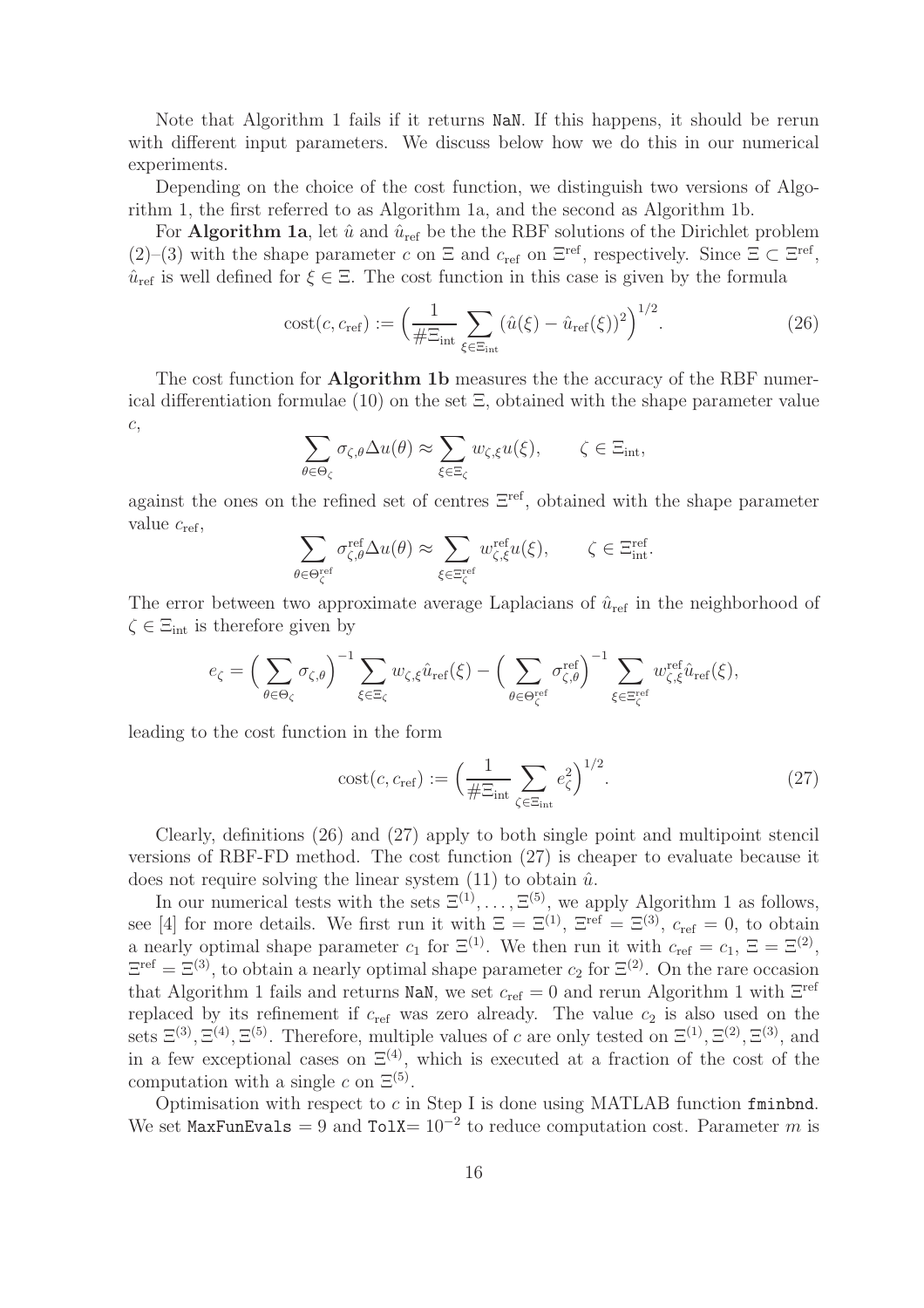an upper bound on the number of computations of the RBF solution on Ξref. Setting m to a small value may help to reduce the cost.

Figures 6–8 and Tables 5–7 below illustrate the performance of Algorithm 1 for the test problems in Figures 2, 4 and 5. In these experiment Algorithm 1a effectively finds near-optimal shape parameter, whereas the less expensive Algorithm 1b sometimes returns sub-optimal, albeit acceptable results. The tables also confirm that the number of iterations needed in Step II is small, typically just 2 or 3. Moreover, Figures 6– 8 provide comparison with the results of numerical tests with Algorithm 1 for single point stencil method, see also Figures 8–10 in [4]. We see that while for  $u_3$  the results for single point and multipoint stencils are comparable, in most other tests multipoint stencil significantly outperforms single point stencil, with the exception of  $u_8$ , where single point stencils seem to be better. (This might be related to the fact that  $u_8$  is a harmonic function.)



Figure 6: The rms error of the single point (sp, dashed curves) and multipoint (mp, solid curves) stencil solutions for the test function  $u_3$  on five sets of centres as function of the number of degrees of freedom, with the shape parameter values produced by Algorithm 1: Alg1a and Alg1b refer to Algorithm 1a and 1b, respectively. The error of the finite element method is also shown (FEM) for comparison.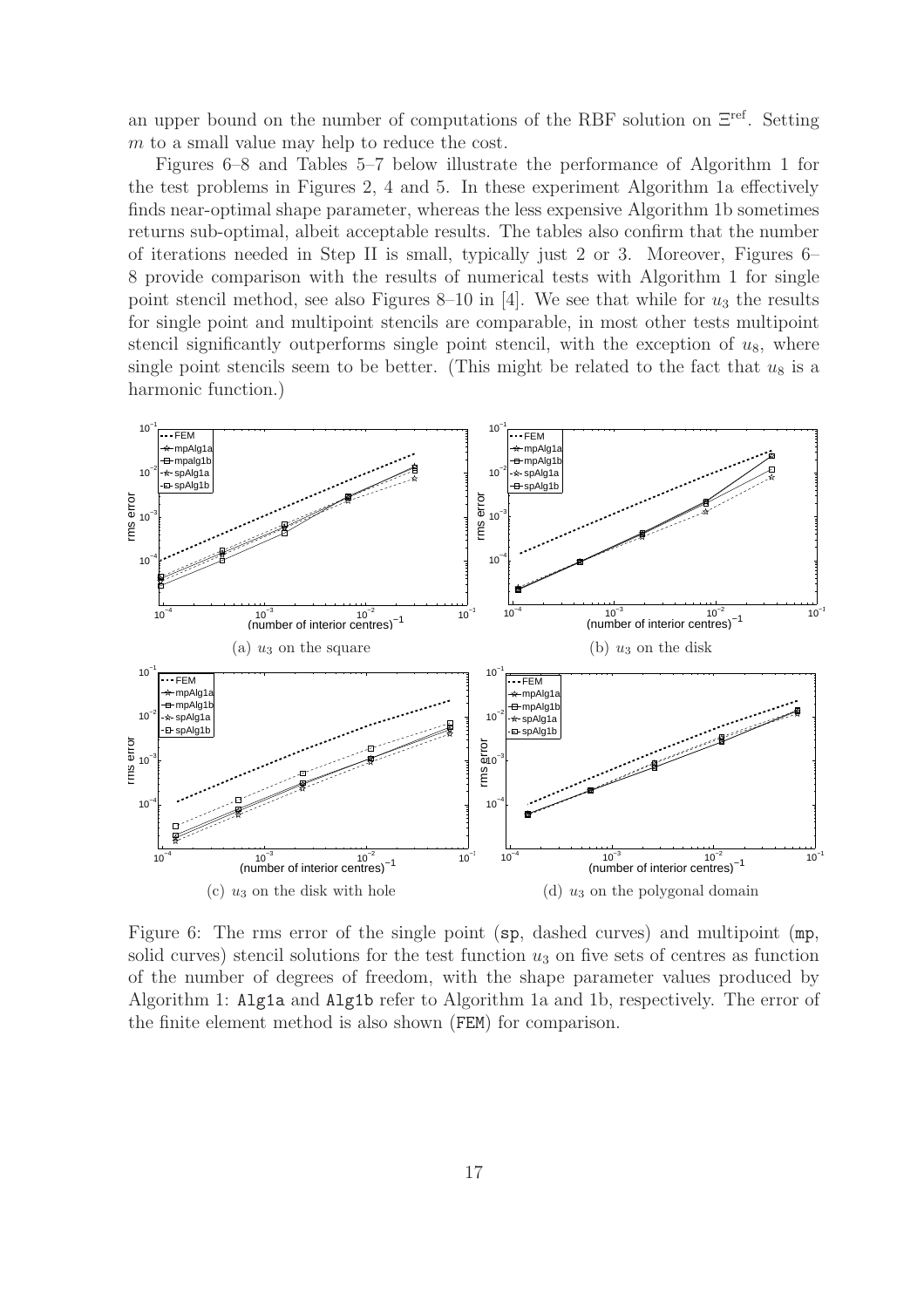

Figure 7: The rms error of the single point and multipoint stencil solutions for the test functions and domains as in Figure 4 on five sets of centres, with the shape parameter values produced by Algorithm 1. The symbols in the legend are the same as in Figure 6.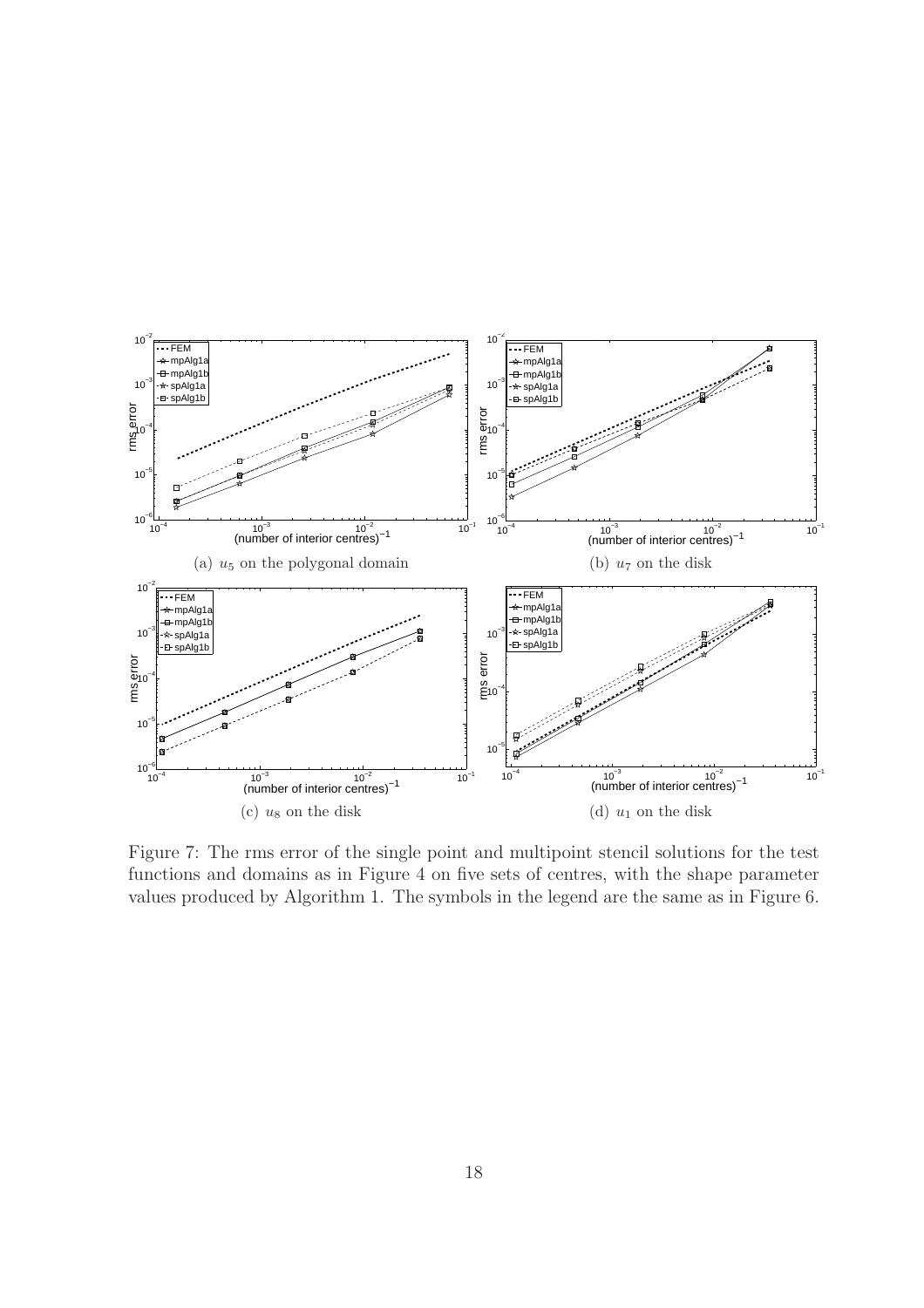

Figure 8: The rms error of the single point and multipoint stencil solutions for the test functions and domains as in Figure 5 on five sets of centres, with the shape parameter values produced by Algorithm 1. The symbols in the legend are the same as in Figure 6.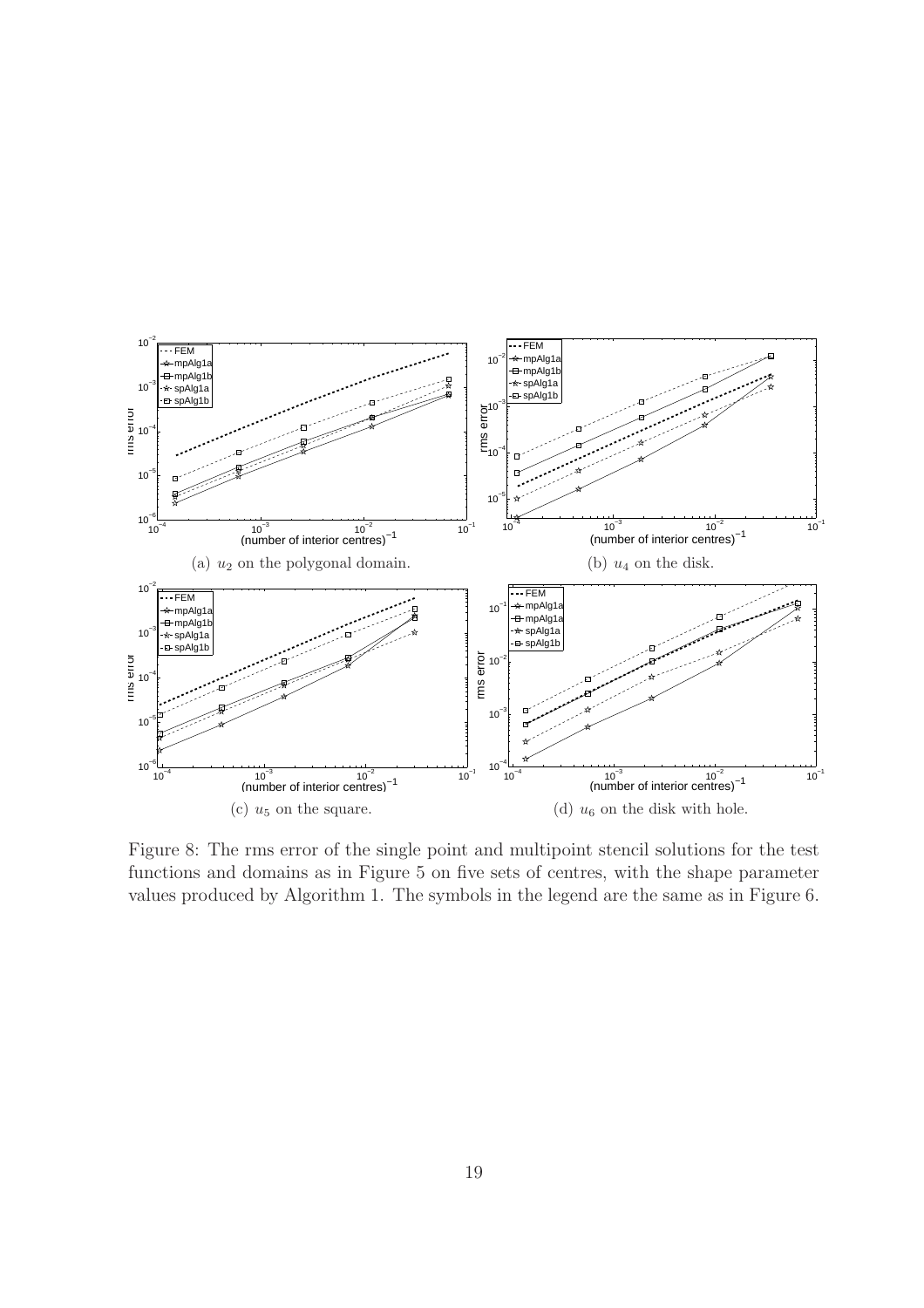|                       | square        |       |               | disk  |               | disk with hole | polygon       |       |
|-----------------------|---------------|-------|---------------|-------|---------------|----------------|---------------|-------|
|                       | $c_{\rm opt}$ | nIter | $c_{\rm opt}$ | nIter | $c_{\rm opt}$ | nIter          | $c_{\rm opt}$ | nIter |
| Algorithm 1a   $1.41$ |               |       | 1.25          |       | 1.43          |                | 1.36          |       |
| Algorithm 1b          | 1.31          |       | 1.35          |       | 1.35          |                | 1.30          |       |

Table 5: The near optimal shape parameter  $c_{opt}$  for the multipoint stencil method and the number of iterations nIter in Step II of Algorithm 1 when  $\Xi = \Xi^{(2)}$  and  $\Xi^{\text{ref}} = \Xi^{(3)}$ for the test function  $u_3$ .

|                           | $u_5$ polygonal |       |               | $u_7$ disk |               | $u_8$ disk | $u_1$ disk    |       |
|---------------------------|-----------------|-------|---------------|------------|---------------|------------|---------------|-------|
|                           | $c_{\rm opt}$   | nIter | $c_{\rm opt}$ | nIter      | $c_{\rm opt}$ | nIter      | $c_{\rm opt}$ | nIter |
| Algorithm 1a   $0.72$     |                 |       | 0.47          |            | 0.28          |            |               |       |
| Algorithm 1b $\vert$ 0.79 |                 |       |               |            |               |            |               |       |

Table 6: The near optimal shape parameter  $c_{\text{opt}}$  and the number of iterations nIter for the multipoint stencil method as in Table 5 for the test functions and domains as in Figures 4 and 7.

# References

- [1] J. P. Boyd and L. Wang. Truncated Gaussian RBF differences are always inferior to finite differences of the same stencil width. *Commun. Comput. Phys.*, 5:42–60, 2009.
- [2] M. D. Buhmann. *Radial Basis Functions*. Cambridge University Press, New York, NY, USA, 2003.
- [3] O. Davydov and D. T. Oanh. Adaptive meshless centres and RBF stencils for Poisson equation. *J. Comput. Phys.*, 230:287–304, 2011.
- [4] O. Davydov and D. T. Oanh. On optimal shape parameter for Gaussian RBF-FD approximation of Poisson equation. Technical Report 2011-01, University of Strathclyde, Department of Mathematics and Statistics, Jan. 2011. A revised version has appeared in *Comput. Math. Appl.*, 62:2143–2161, 2011.
- [5] G. F. Fasshauer. *Meshfree Approximation Methods with MATLAB*. World Scientific Publishing Co., Inc., River Edge, NJ, USA, 2007.
- [6] B. Fornberg, E. Larsson, and N. Flyer. Stable computations with Gaussian radial basis functions. *SIAM J. Sci. Comput.*, 33(2):869–892, 2011.
- [7] B. Fornberg and C. Piret. A stable algorithm for flat radial basis functions on a sphere. *SIAM J. Sci. Comput.*, 30:60–80, 2007.
- [8] C. K. Lee, X. Liu, and S. C. Fan. Local multiquadric approximation for solving boundary value problems. *Comput. Mech.*, 30(5-6):396–409, 2003.